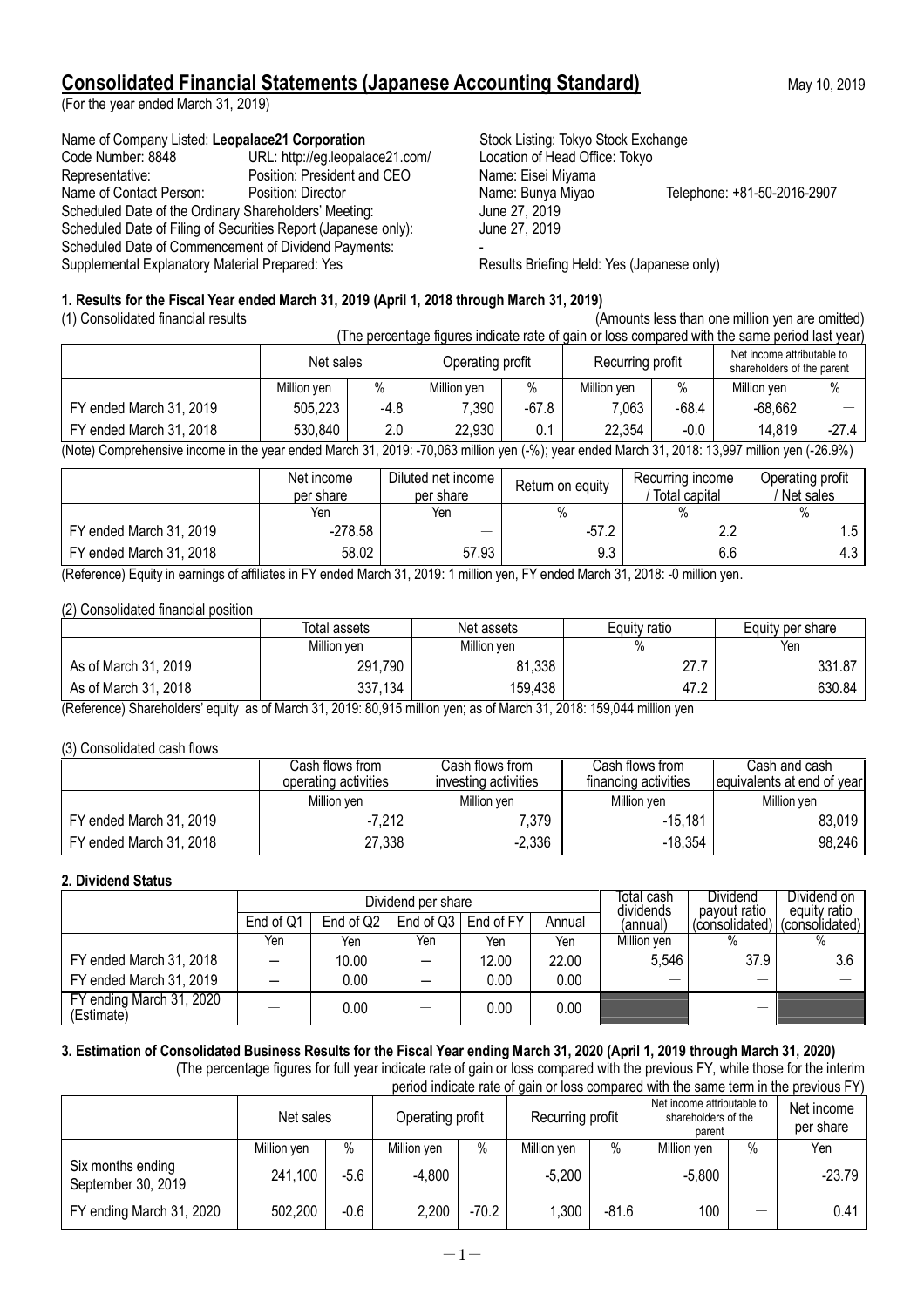# **4. Other**

- (1) Changes in major subsidiaries during the subject period (change in specific subsidiaries resulting in a change in the scope of consolidation): None
- (2) Changes in accounting principles, procedures or reporting methods used in preparation of financial statements
	- (i) Changes in accounting policies accompanying revision of accounting standards, etc.: None
	- (ii) Changes in accounting policies other than (i) above: None
	- (iii) Changes in accounting estimates: None
	- (iv) Restatements: None

### (3) Total number of outstanding shares (common stock)

- (i) Total number of outstanding shares at term end (including treasury stock)
	- As of March 31, 2019: 244,882,515 shares, As of March 31, 2018: 252,682,515 shares
- (ii) Total treasury stock at term end As of March 31, 2019: 1,067,510 shares, As of March 31, 2018: 567,420 shares
- (iii) Average number of outstanding shares during the period As of March 31, 2019: 246,473,624 shares, As of March 31, 2018: 255,412,984 shares

# (Reference) Summary of Non-Consolidated Financial Statements **1. Results of the Fiscal Year Ended March 31, 2019 (April 1, 2018 through March 31, 2019)**

(The percentage figures indicate rate of gain or loss compared with the previous FY)

|                         | Net sales   |        | Operating profit |         | Recurring income |       | Net income  |         |
|-------------------------|-------------|--------|------------------|---------|------------------|-------|-------------|---------|
|                         | Million yen | %      | Million ven      | %       | Million ven      | %     | Million yen | %       |
| FY ended March 31, 2019 | 477,834     | $-5.5$ | 5.561            | $-73.9$ | 6,817            | -68.8 | $-68,754$   |         |
| FY ended March 31, 2018 | 505,849     | , ? '  | 21,347           | $-1.6$  | 21.879           | 0.7   | 14,917      | $-27.2$ |

|                         | Net income per share | Diluted net income per share |
|-------------------------|----------------------|------------------------------|
|                         | Yen                  | Yen                          |
| FY ended March 31, 2019 | -278.95              |                              |
| FY ended March 31, 2018 | 58.40                | 58.31                        |

### (2) Non-consolidated financial position

|                      | Total assets | Net assets  | Equity ratio | Equity per share |  |
|----------------------|--------------|-------------|--------------|------------------|--|
|                      | Million yen  | Million yen |              | Yen              |  |
| As of March 31, 2019 | 260,700      | 76,644      | 29.2         | 312.69           |  |
| As of March 31, 2018 | 302,704      | 153,623     | 50.7         | 608.21           |  |

(Reference) Shareholders' equity as of March 31, 2019: 76,239 million yen; as of March 31, 2018: 153,339 million yen

#### **2. Estimation of Non-consolidated Business Results for the Fiscal Year Ending March 31, 2020 (April 1, 2019 through March 31, 2020)** (The percentage figures for full year represent the change compared with the previous FY, while those for the interim

| period represent the change compared with the same term in the previous FY) |             |        |                  |                   |             |      |                         |  |
|-----------------------------------------------------------------------------|-------------|--------|------------------|-------------------|-------------|------|-------------------------|--|
|                                                                             | Net sales   |        | Recurring profit |                   | Net income  |      | Net income<br>per share |  |
|                                                                             | Million yen | $\%$   | Million yen      | $\%$              | Million yen | $\%$ | Yen                     |  |
| Six months ending<br>September 30, 2019                                     | 227,500     | $-7.1$ | -4,800           | $\hspace{0.05cm}$ | -5.100      |      | $-20.92$                |  |
| FY ending March 31, 2019                                                    | 472,300     | $-1.2$ | 1,400            | $-79.5$           | 1.000       | –    | 4.10                    |  |

\*Indication regarding the status of auditing:

These financial statements are not subject to auditing under the Financial Instruments and Exchange Act.

\*Explanation on the proper use of the business forecasts, and other special notices:

(Note on the business forecasts and other forward-looking statements)

The business forecasts and other forward-looking statements contained in this report are based on information currently available to the Company and on certain assumptions that Leopalace21 has judged to be reasonable. Readers should be aware that a variety of factors might cause actual results to differ significantly from these forecasts.

For assumptions of business forecasts and notes on the proper use of these forecasts, please refer to pg. 6 "1. Business Results (1) Analysis of Business Results (Outlook for the next fiscal year).

(Method for the acquisition of supplemental explanatory material)

Supplemental Explanatory Material is scheduled to be posted on the Company's web site on May 10, 2019.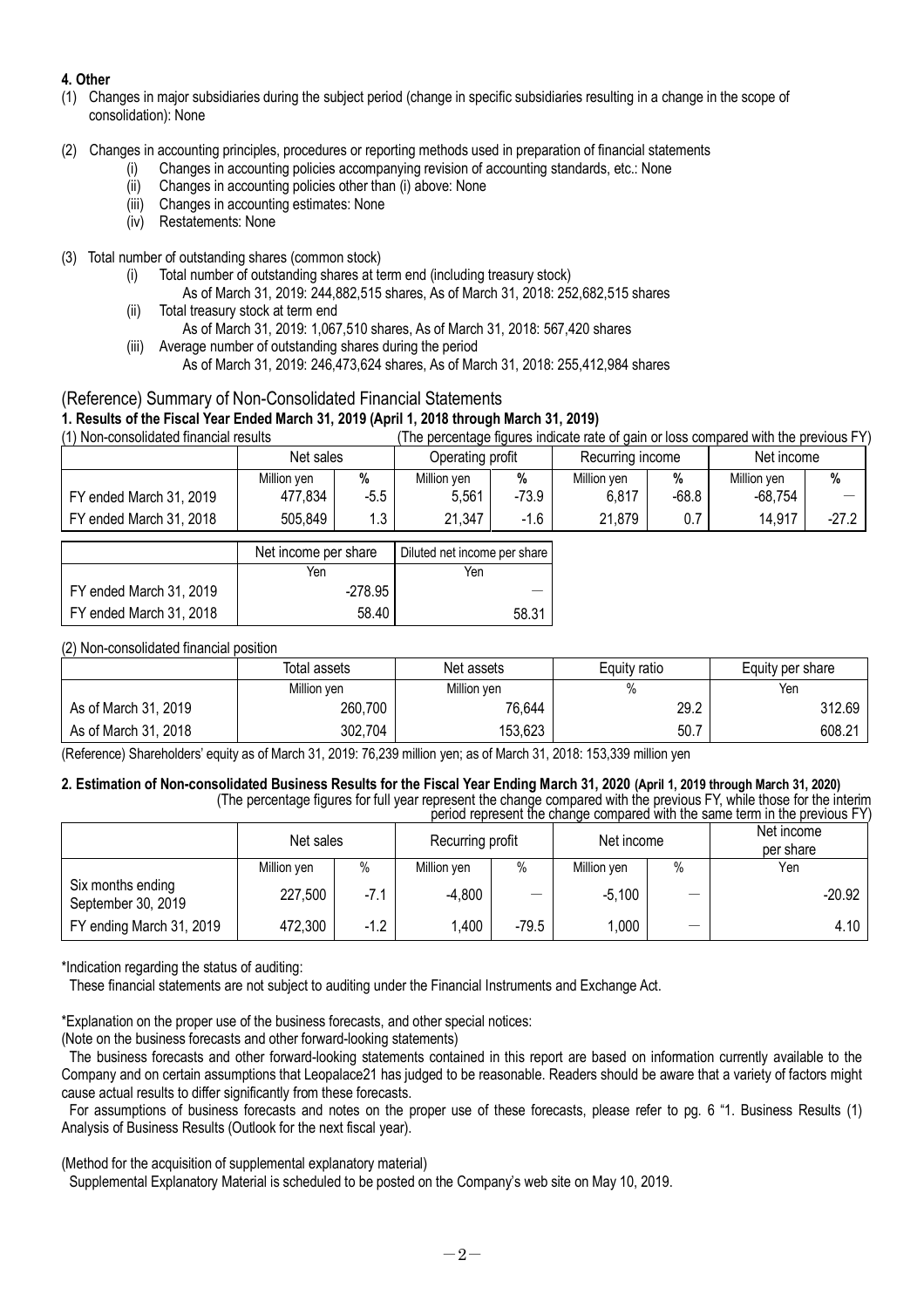# **[Table of Contents]**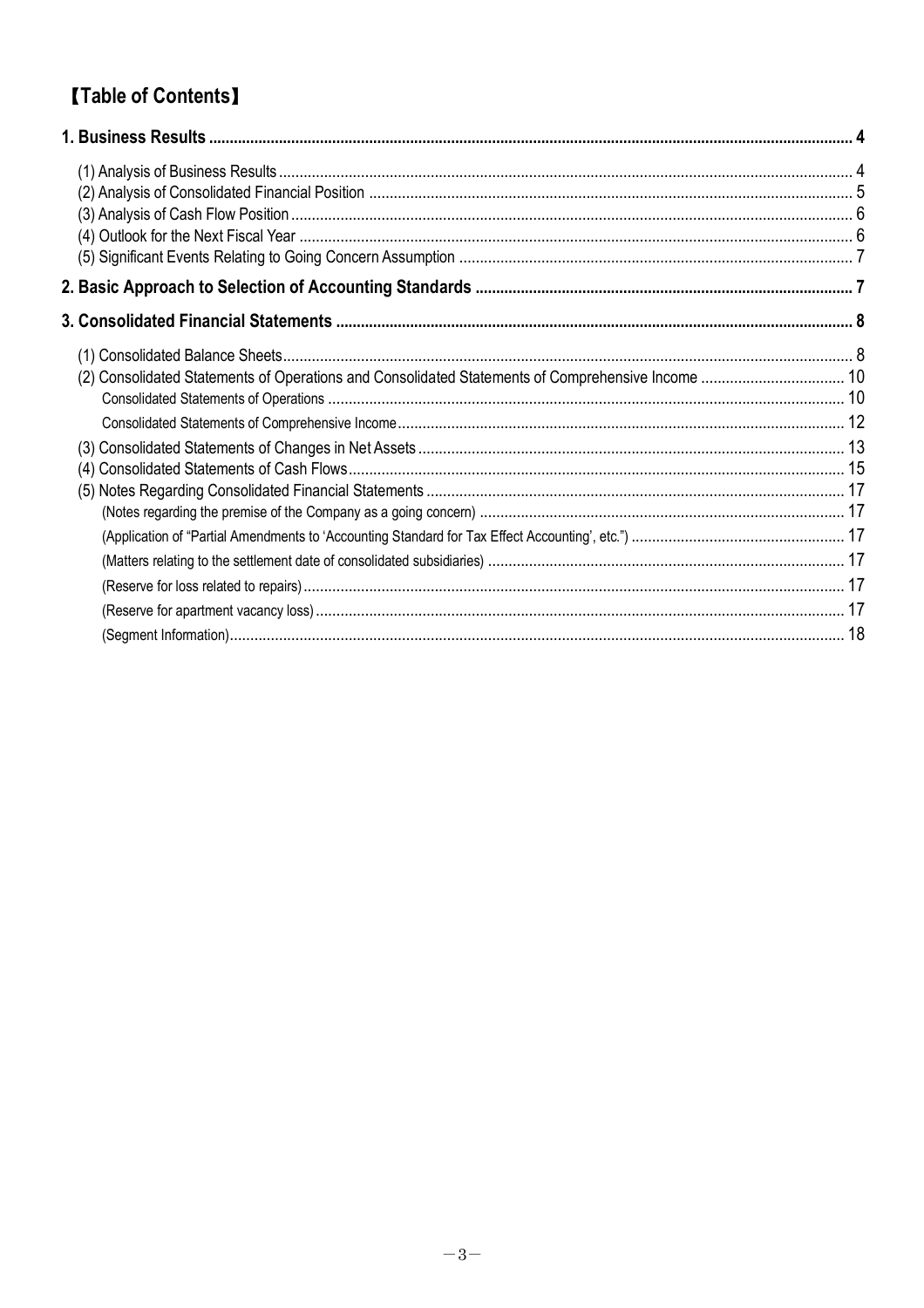# **1. Business Results**

### **(1) Analysis of Business Results**

Before explanations concerning business results, we sincerely apologize to our stakeholders for the trouble caused by construction defects confirmed in certain properties (apartments) constructed by Leopalace21.

We are marshaling our corporate forces to conduct investigations and repairs, and will make every effort to restore trust as soon as possible. We will continue investigating the root causes of the defects, and organize a structure to prevent recurrence and ensure thorough quality control.

|                         |           |                  |                  | (Million yen)                                               |
|-------------------------|-----------|------------------|------------------|-------------------------------------------------------------|
|                         | Net sales | Operating profit | Recurring profit | Net income attributable<br>to shareholders of the<br>parent |
| FY ended March 31, 2019 | 505,223   | 7,390            | 7,063            | $-68,662$                                                   |
| FY ended March 31, 2018 | 530,840   | 22,930           | 22,354           | 14,819                                                      |
| <b>Difference</b>       | $-25,616$ | $-15,539$        | $-15,291$        | $-83,481$                                                   |

During the subject consolidated fiscal year, the domestic economy showed gradual progression supported by improvements in corporate earnings, employment, and corporate earnings.

New housing starts of leased units decreased two years in a row (down 4.9% year-on-year), due to the saturation in demand for inheritance tax reduction strategies as well as the environmental change in apartment loans. As the number of vacant houses continues to increase and recovery in nationwide demand becomes difficult, achieving stable occupancy rates requires constructing apartments in areas with high demand, in addition to providing high-quality products and services that meet tenants' needs.

Under these conditions, Leopalace21 (the "Company") aims to achieve targets of its Medium-term Management Plan "Creative Evolution 2020" by creating corporate value and new social value, under the basic policy of "supporting continuous growth of core businesses in ways that further increase corporate value while constructing a base for growth areas". Also, in order to resolve the problem concerning construction defects as soon as possible, we are marshaling our corporate forces to conduct investigations and repairs

However, company earnings deteriorated as a result of the problem related to construction defects, and consolidated net sales for the subject fiscal year came to 505,223 million yen (down 4.8% year-on-year). Operating profit was 7,390 million yen (down 67.8% year-on-year) and recurring profit was 7,063 million yen (down 68.4% year-on-year). Net loss attributable to shareholders of the parent was 68,662 million yen (compared to a net income of 14,819 million yen in the previous fiscal year). This was due to extraordinary losses of 54,786 million yen recorded as a reserve for repairs and other incidental expenses related to construction defects, 9,684 million yen recorded as a reserve for apartment vacancy loss, as well as 7,560 million yen recorded as an impairment loss for company-owned apartments. Company-owned apartments were sold as part of the financial strategy set in our Medium-term Management Plan.

(Million yen) Net sales **Net sales** Operating profit FY ended March 31, 2018 FY ended March 31, 2019 **Difference** FY ended March 31, 2018 FY ended March 31, 2019 **Difference** Leasing Business 1 435,537 426,388 -9,148 26,062 14,987 -11,074 Development Business | 76,587 | 58,992 | -17,595 | 3,663 | -995 | -4,659 Elderly Care Business | 12,807 | 13,922 | 1,115 | -1,596 | -846 | 749 Hotels, Resort, & Other Business | 5,908 | 5,919 | 11 | -846 | -1,346 | -500 Adjustments -4,353 -4,407 | -54 Total 530,840 505,223 -25,616 22,930 7,390 -15,539

(Actual figures by segment)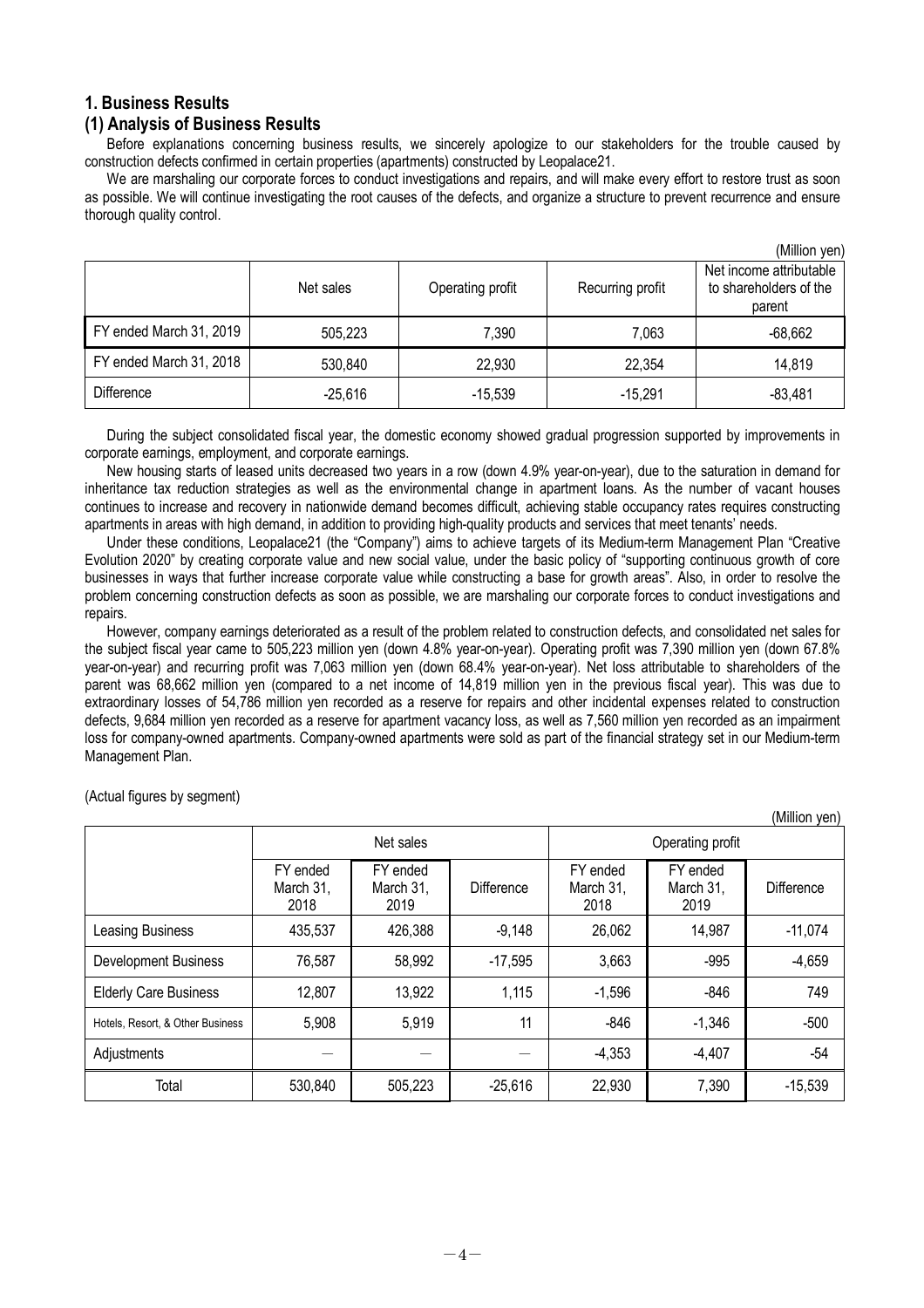#### (i) Leasing Business

In the Leasing Business, we provide value-added services such as "my DIY," which enable tenants to decorate their rooms, and smart apartments which enable remote control of electrical appliances and door locks. We also offer security systems in alliance with large security companies and the industry's first electronic leasing contract. In addition, to achieve stable occupancy rates, we are strengthening sales towards corporate customers and increasing support for foreign tenants. In the ASEAN region, we develop and manage serviced apartments and offices.

Since new tenant recruitments on properties subject to top-priority investigations are suspended until investigations and repairs are completed, the occupancy rate at the end of the subject fiscal year dropped to 84.33% (down 9.39 points from the end of the previous fiscal year) and the average occupancy rate was 88.34% (down 2.25 points year-on-year). The number of units under management at the end of the subject fiscal year was 574 thousand (increasing 4 thousand from the end of the previous fiscal year).

As a result, net sales amounted to 426,388 million yen (down 2.1% year-on-year) and operating profit was 14,987 million yen (down 42.5% year-on-year).

#### (ii) Development Business

In the Development Business, we focused on supplying apartments in the three metropolitan areas where solid leasing demand is anticipated supported by an increase in population, while providing high quality and forefront strategic products. In addition, we expanded construction variations to propose ideal land use, and have begun reviewing suppliers and product prices to improve profitability.

Also, subsidiary Life Living Co., Ltd. develops condominiums and apartments and subsidiary Morizou Co., Ltd. provides luxury custom-built homes made with Kiso-hinoki.

As a result of orders becoming sluggish due to intensified competition in the metropolitan areas and changes in the environment of apartment loans, orders received during the subject fiscal year amounted to 64,495 million yen (down 15.0% year-on-year) and orders received outstanding stood at 62,367 million yen (down 2.5% from the end of the previous fiscal year).

As a result, net sales came to 58,992 million yen (down 23.0% year-on-year) and operating loss was 995 million yen (compared to an operating profit of 3,663 million yen in the previous fiscal year).

#### (iii) Elderly Care Business

The profitability of the Elderly Care Business, a strategic growth business, improved due to increases in the occupancy rate of existing facilities, and is steadily transitioning to becoming black in the final year of the medium-term management plan.

Net sales were 13,922 million yen (up 8.7% year-on-year) and operating loss was 846 million yen (improvement of 749 million yen year-on-year).

#### (iv) Hotels, Resort & Other Business

Net sales of the resort facilities in Guam, hotels in Japan, and other businesses including the finance business were 5,919 million yen (up 0.2% year-on-year) and operating loss was 1,346 million yen (a loss increase of 500 million yen year-on-year).

|                      |                       |         | (IVIIIIIUII VEIT |
|----------------------|-----------------------|---------|------------------|
|                      | Liabilities<br>Assets |         | Net assets       |
| As of March 31, 2019 | 291,790               | 210,452 | 81,338           |
| As of March 31, 2018 | 337,134               | 177,696 | 159,438          |
| Difference           | $-45,344$             | 32,756  | $-78,100$        |

 $(M)$ llion  $(2n)$ 

#### **(2) Analysis of Consolidated Financial Position**

Total assets at the end of the fiscal year decreased 45,344 million yen from the end of the previous fiscal year to 291,790 million yen. This was mainly attributable to a decrease of 22,007 million yen in cash and cash equivalents, 14,416 million in land due to impairment losses, 4,296 million yen in leased assets (net), 2,989 million yen in deferred tax assets, and 2,163 million yen in buildings and structures (net), despite an increase of 2,982 million yen in real estate for sale in progress and 3,847 million yen in others (net) in non-current assets.

Total liabilities increased 32,756 million yen from the end of the previous fiscal year to 210,452 million yen. This was mainly due to a recording of 50,707 million yen in reserve for losses related to repairs and 9,684 million yen in reserve for apartment vacancy loss, despite a decrease of 9,313 million yen in short and long-term advances received, 7,415 million yen in accounts payable -other, 4,364 million yen in short and long-term lease obligations, 3,966 million yen in bonds, and 3,117 million yen in accounts payable for completed projects.

Net assets decreased 78,100 million yen from the end of the previous fiscal year to 81,338 million yen. This was mainly attributable to a recording of 68,662 million yen in net loss attributable to shareholders of the parent, 3,025 million yen in dividend payments, and 4,787 million yen in retirement of treasury shares. The ratio of shareholders' equity to assets dropped 19.5 points from the end of the previous fiscal year to 27.7%.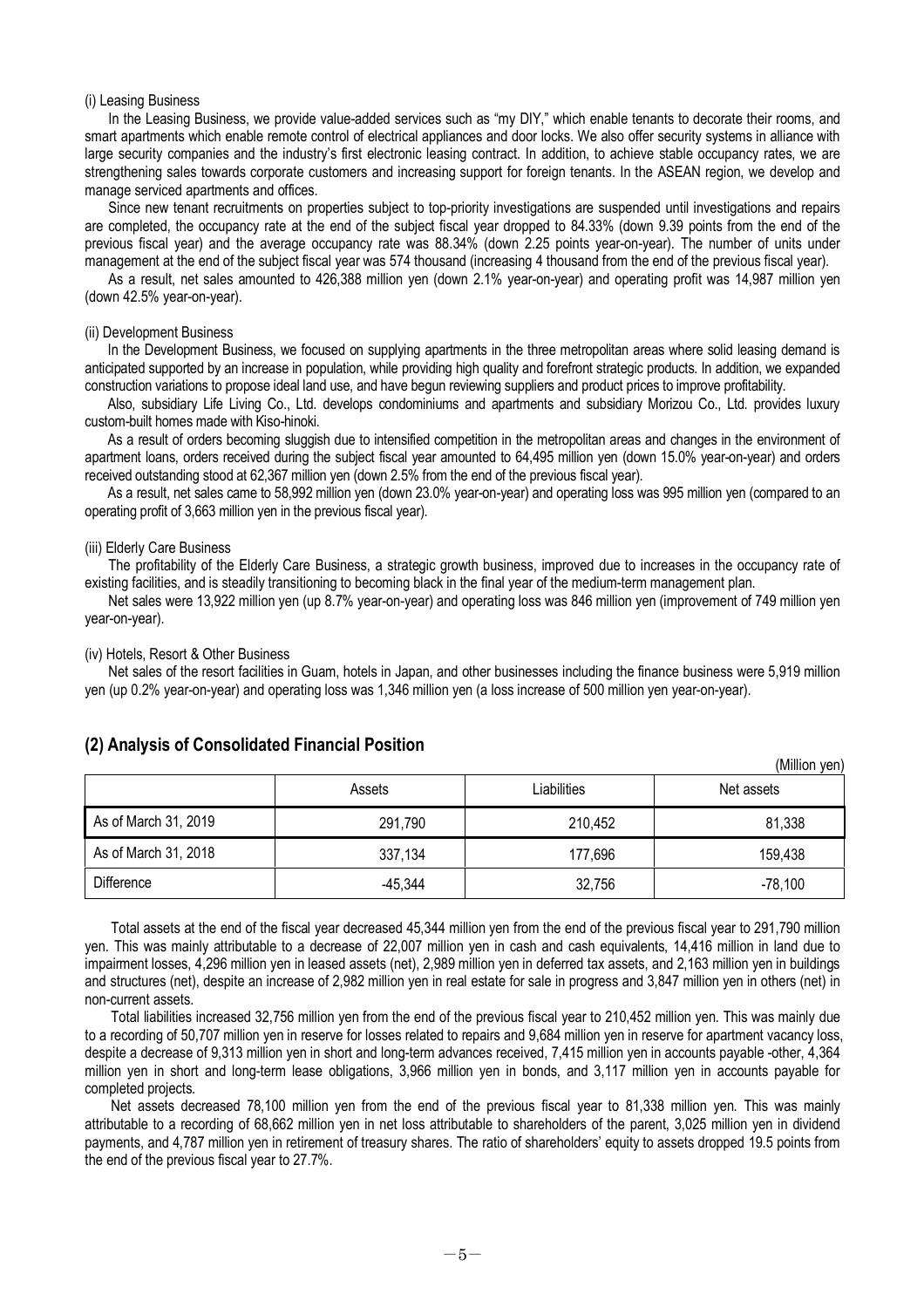# **(3) Analysis of Cash Flow Position**

Cash flow from operating activities was a net outflow of 7,212 million yen (compared to a net inflow of 27,338 million yen in the previous fiscal year). This was mainly due to a loss before taxes and minority interests of 64,840 million yen, a decrease in advances received of 9,311 million yen, a decrease in accounts payable of 8,125 million yen, an increase in real estate for sale in progress of 3,058 million yen, and payment of 2,960 million yen related to repairs, despite depreciation and amortization of 12,945 million yen, impairment loss of 7,560 million yen, an increase in reserve for losses related to repairs of 50,707 million yen, and an increase in reserve for apartment vacancy loss of 9,684 million yen.

Cash flow from investing activities was a net inflow of 7,379 million yen (compared to a net outflow of 2,336 million yen in the previous fiscal year). This was mainly due to proceeds from sale of property, plant and equipment of 10,059 million yen and proceeds from withdrawal of time deposits of 8,126 million yen, despite payment for purchase of property, plant and equipment of 7,718 million yen and payment for deposit of fixed deposits of 1,500 million yen.

Cash flow from financing activities was a net outflow of 15,181 million yen (a decrease of 3,173 million yen in net outflow from the previous fiscal year). This was mainly due to payment for share buybacks of 5,012 million yen, dividend payments of 3,025 million yen, repayment of finance lease obligations of 5,640 million yen, and repayment of debt and redemption of bonds of 1,383 million yen (after deducting proceeds from debt).

As a result, cash and cash equivalents at the end of the subject fiscal year stood at 83,019 million yen, a decrease of 15,227 million yen from the end of the previous fiscal year.

|                                                        | FY ended<br>March 31, 2015 | FY ended<br>March 31, 2016 | FY ended<br>March 31, 2017 | FY ended<br>March 31, 2018 | FY ended<br>March 31, 2019 |
|--------------------------------------------------------|----------------------------|----------------------------|----------------------------|----------------------------|----------------------------|
| Equity ratio (%)                                       | 40.4                       | 44.2                       | 47.0                       | 47.2                       | 27.7                       |
| Market price based equity ratio<br>$(\%)$              | 53.5                       | 54.6                       | 44.7                       | 66.3                       | 18.5                       |
| Ratio of cash flow to interest-<br>bearing debt (year) | 2.8                        | 2.3                        | 1.8                        | 2.0                        |                            |
| Interest coverage ratio (ratio)                        | 13.8                       | 23.6                       | 39.8                       | 38.2                       |                            |

#### (Reference) Trends in cash flow indicators

Equity ratio: Shareholders' equity/assets

Market price based equity ratio: Market capitalization/assets

Ratio of cash flow to interest-bearing debt: Interest-bearing debt/cash flow

Interest coverage ratio: Cash flow/interest paid

- (Note 1) Ratios are calculated based on consolidated financial data.
- (Note 2) Market capitalization is calculated as closing price at the end of the fiscal year multiplied by shares outstanding at the end of the fiscal year (excluding treasury stock).
- (Note 3) Cash flow is cash flow from operations from the Consolidated Statements of Cash Flow. Interest-bearing debt is all of the debt noted on the Consolidated Balance Sheets on which interest is being paid.
- (Note 4) Ratio of cash flow to interest- bearing debt and interest coverage ratio for FY ended March 31, 2019 is omitted since cash flow from operations is negative.

# **(4) Outlook for the Next Fiscal Year**

As for the consolidated business results of the fiscal year ending March 31, 2020, we expect sales of 502,200 million yen (down 0.6% year-on-year), operating profit of 2,200 million yen (down 70.2%), recurring profit of 1,300 million yen (down 81.6%), and net income attributable to shareholders of the parent of 100 million yen (compared to a net loss of 68,662 million yen in the previous fiscal year).

This forward-looking statement is based on the information which is available on the date of release, but actual results may differ significantly from these forecasts due to various factors.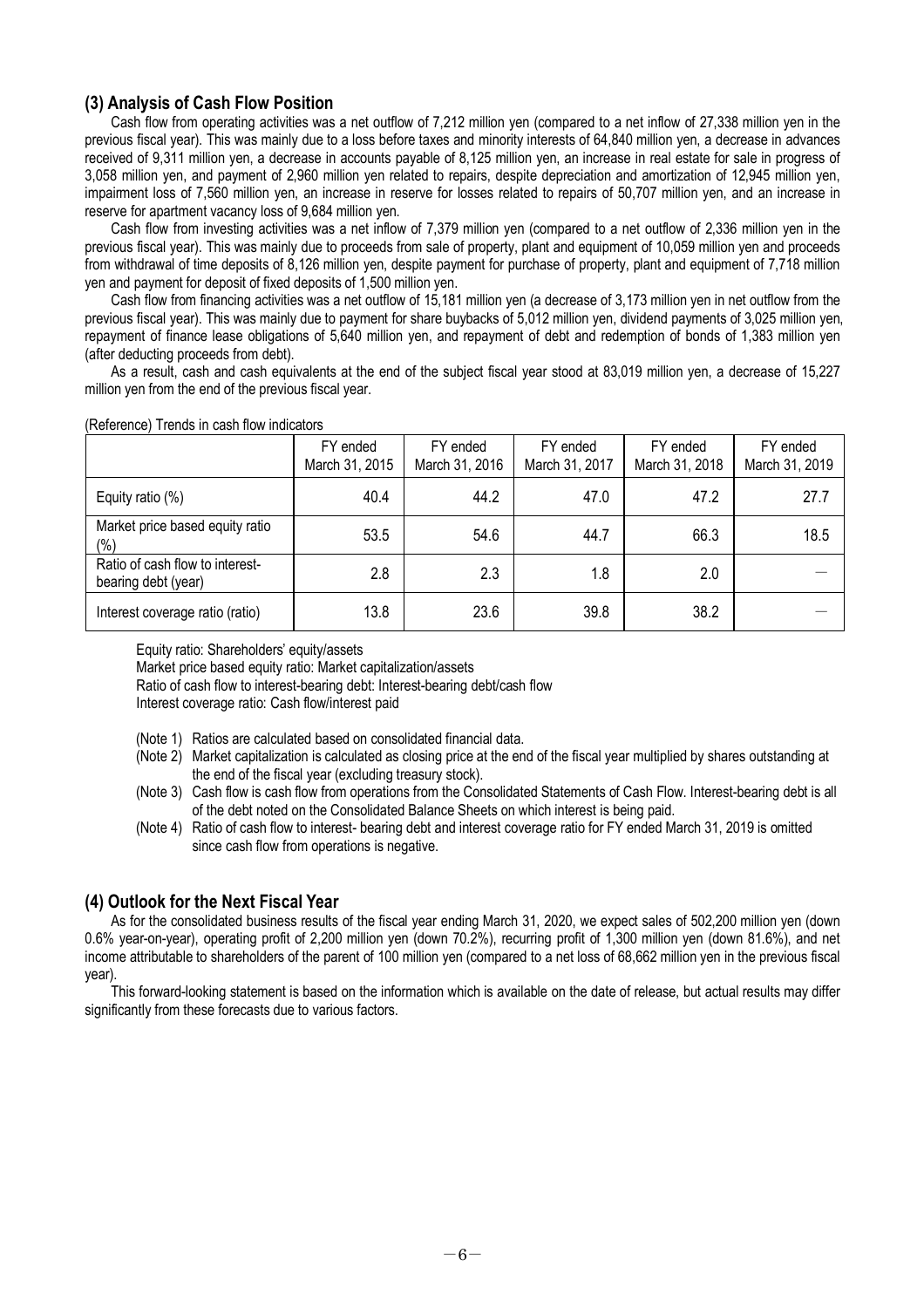### **(5) Significant Events Relating to Going Concern Assumption**

The Company recorded net loss attributable to shareholders of the parent and negative operating cash flow in the subject fiscal year due to construction defects confirmed in our apartments. As a result, there are events or circumstances that raise significant doubts about the Company's going concern assumptions.

In order to respond to such events and circumstances, we are working to resume recruitment of tenants at an early stage by concentrating management resources on premise investigations and repairs in a systematic manner.

With regard to funding, while maintaining a sound financial balance, the Company endeavors to secure stable funds necessary for its business activities and maintain liquidity, thereby securing sufficient funds to meet anticipated demand based on its funding plans.

As a result of the above, the Company believes that there are no significant uncertainties regarding the going concern assumptions.

### **2. Basic Approach to Selection of Accounting Standards**

The Group prepares consolidated financial statements according to the Japanese accounting standards in consideration of comparability in terms of the period of consolidated financial statements and comparability among companies. As for the application of the International Financial Reporting Standards (IFRS), we will take the appropriate actions in light of the change in the ratio of foreign shareholders and movements of other companies in the same industry in Japan, among other factors.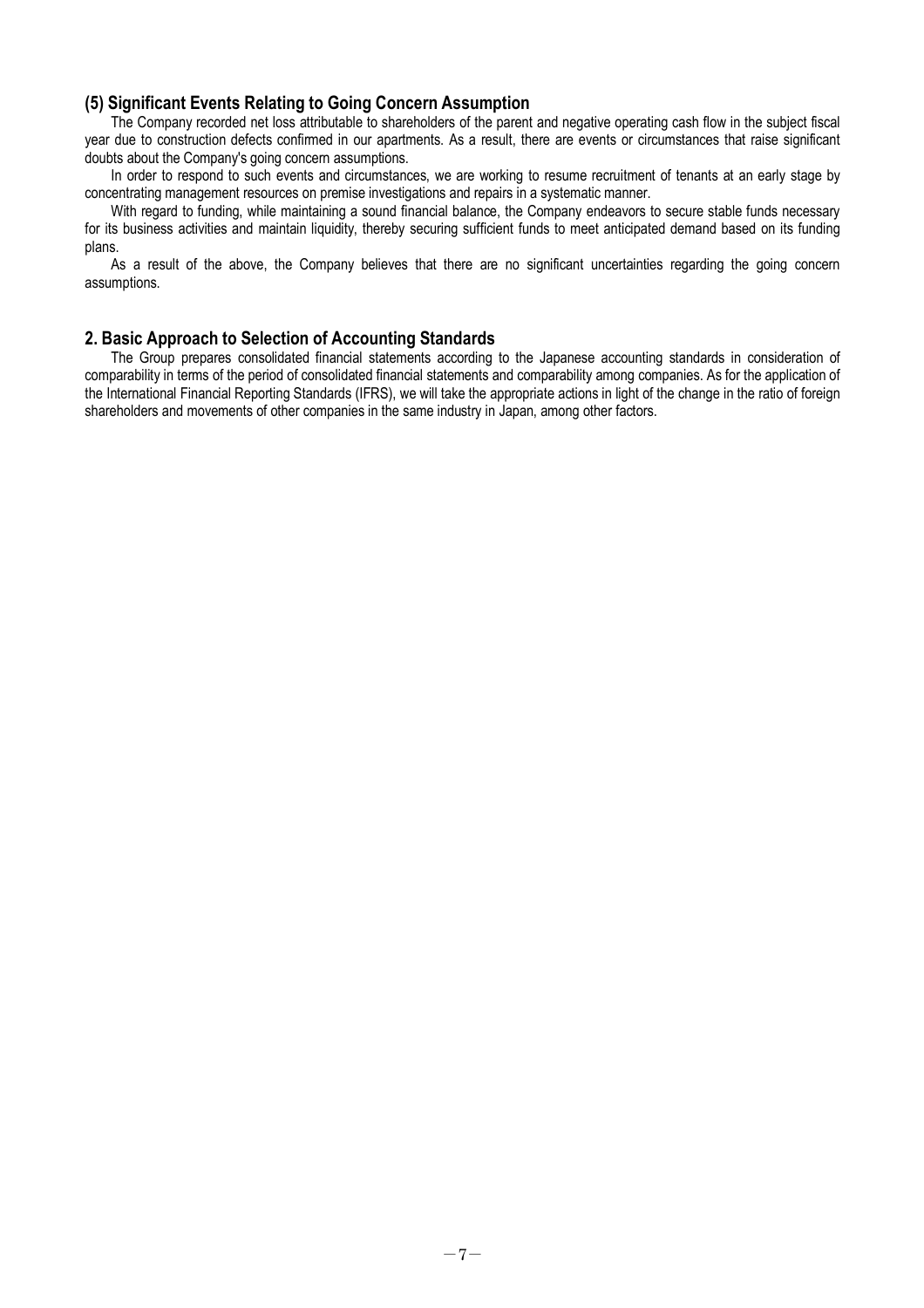# **3. Consolidated Financial Statements**

# **(1) Consolidated Balance Sheets**

|                                            |                   | (Million yen)     |
|--------------------------------------------|-------------------|-------------------|
|                                            | March 31, 2019    | March 31, 2018    |
| <assets></assets>                          |                   |                   |
| <b>Current assets</b>                      |                   |                   |
| Cash and cash equivalents                  | 84,536            | 106,543           |
| Trade receivables                          | 6,908             | 7,626             |
| Accounts receivable for completed projects | 1,709             | 1,957             |
| Operating loans                            | 256               | 389               |
| <b>Securities</b>                          | 1,254             | 462               |
| Real estate for sale                       | 1,027             | 952               |
| Real estate for sale in progress           | 5,554             | 2,571             |
| Payment for construction in progress       | 680               | 458               |
| Raw materials and supplies                 | 565               | 528               |
| Prepaid expenses                           | 2,952             | 3,544             |
| Other accounts receivable                  | 1,198             | 1,027             |
| <b>Others</b>                              | 4,255             | 4,249             |
| Allowance for doubtful accounts            | $-142$            | $-145$            |
| <b>Total current assets</b>                | 110,757           | 130,167           |
| <b>Non-current assets</b>                  |                   |                   |
| Property, plant, and equipment             |                   |                   |
| <b>Buildings and structures</b>            | 88,833            | 93,363            |
| Accumulated depreciation                   | $-48,291$         | $-50,657$         |
| <b>Net</b>                                 | 40,542            | 42,705            |
| Machinery, equipment, and vehicles         | 21,414            | 21,254            |
| Accumulated depreciation                   | $-10,228$         | $-8,707$          |
| Net                                        | 11,185            | 12,547            |
| Land                                       | 49,221            | 63,638            |
| Leased assets                              | 32,178            | 31,839            |
|                                            | $-20,446$         | $-15,810$         |
| Accumulated depreciation<br>Net            | 11,732            | 16,028            |
|                                            | 3,470             | 5,208             |
| Construction in progress<br><b>Others</b>  | 15,283            | 10,990            |
|                                            |                   |                   |
| Accumulated depreciation<br>Net            | $-8,220$<br>7,062 | $-7,775$<br>3,215 |
| Total property, plant, and equipment       | 123,215           | 143,344           |
| Intangible fixed assets                    |                   |                   |
| Goodwill                                   | 2,324             | 2,886             |
| Others                                     | 7,250             | 8,102             |
| <b>Total intangible fixed assets</b>       | 9,575             | 10,988            |
| Investments and other assets               |                   |                   |
| Investment securities                      | 16,903            | 17,999            |
| Long-term loans                            | 501               | 513               |
| <b>Bad debts</b>                           | 214               | 1,264             |
| Long-term prepaid expenses                 | 3,252             | 3,831             |
| Deferred tax assets                        | 23,650            | 26,639            |
| <b>Others</b>                              | 4,333             | 3,969             |
| Allowance for doubtful accounts            | $-941$            | $-2,023$          |
| Total investments and other assets         | 47,914            | 52,194            |
| <b>Total non-current assets</b>            | 180,705           | 206,527           |
| <b>Deferred assets</b>                     |                   |                   |
| Allowance for doubtful accounts            | 327               | 440               |
| <b>Total deferred assets</b>               | 327               | 440               |
| <b>Total assets</b>                        | 291,790           | 337,134           |
|                                            |                   |                   |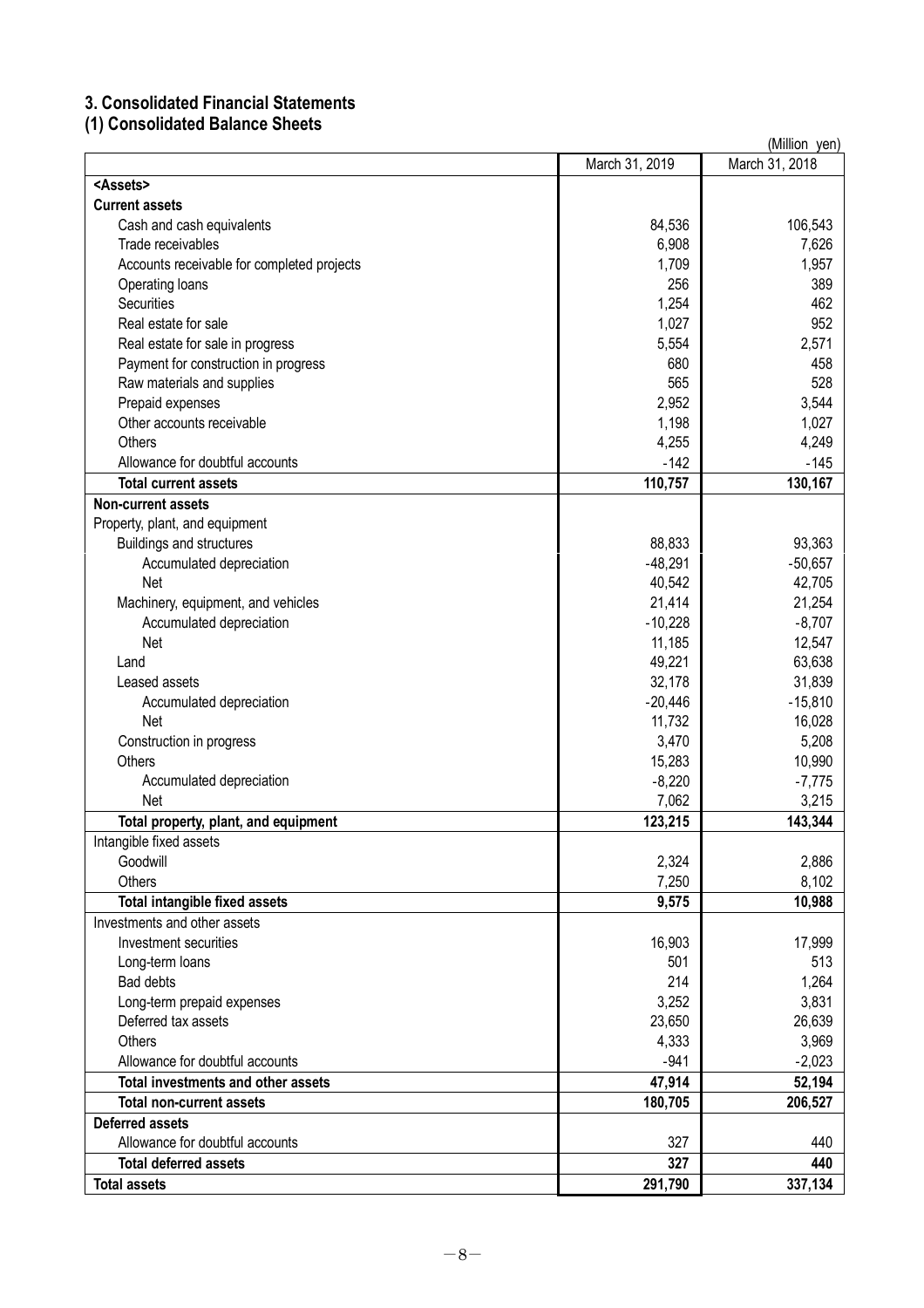|                                                        |                | (Million yen)  |
|--------------------------------------------------------|----------------|----------------|
|                                                        | March 31, 2019 | March 31, 2018 |
| <liabilities></liabilities>                            |                |                |
| <b>Current liabilities</b>                             |                |                |
| Electronically recorded obligations - operating        | 897            | 1,451          |
| Accounts payable                                       | 4,037          | 4,245          |
| Accounts payable for completed projects                | 4,715          | 7,832          |
| Short-term borrowings                                  | 1,088          | 1,210          |
| Long-term debt due within one year                     | 2,749          | 1,754          |
| Bonds due within one year                              | 3,966          | 3,966          |
| Lease obligations                                      | 5,320          | 5,960          |
| Accounts payable-other                                 | 14,922         | 22,337         |
| Accrued income taxes                                   | 798            | 942            |
| Advances received                                      | 34,635         | 39,964         |
| Customer advances for projects in progress             | 3,651          | 4,592          |
| Reserve for warranty obligations on completed projects | 347            | 389            |
| Reserve for fulfillment of guarantees                  | 1,138          | 1,158          |
| Reserve for losses related to repairs                  | 50,707         |                |
| Reserve for apartment vacancy loss                     | 8,826          |                |
| Asset retirement obligations                           | 44             | 43             |
| Others                                                 | 3,919          | 4,363          |
| <b>Total current liabilities</b>                       | 141,765        | 100,212        |
| <b>Non-current liabilities</b>                         |                |                |
| <b>Bonds</b>                                           | 8,103          | 12,069         |
| Long-term debt                                         | 18,318         | 16,643         |
| Lease obligations                                      | 8,501          | 12,226         |
| Long-term advances received                            | 11,869         | 15,853         |
| Lease/guarantee deposits received                      | 6,599          | 6,989          |
| Deferred tax liabilities                               | 5              |                |
| Reserve for Directors' compensation                    |                | 10             |
| Reserve for apartment vacancy loss                     | 3,902          | 3,044          |
| Liability for retirement benefit                       | 8,213          | 7,338          |
| Asset retirement obligations                           | 86             | 84             |
| Others                                                 | 3,086          | 3,224          |
| <b>Total non-current liabilities</b>                   | 68,687         | 77,483         |
| <b>Total liabilities</b>                               | 210,452        | 177,696        |
| <net assets=""></net>                                  |                |                |
| Shareholders' equity                                   |                |                |
| Common stock                                           | 75,282         | 75,282         |
| Capital surplus                                        | 45,148         | 45,235         |
| Retained earnings                                      | $-38,635$      | 37,839         |
| Treasury stock                                         | $-655$         | $-430$         |
| <b>Total shareholders' equity</b>                      | 81,140         | 157,926        |
| Accumulated other comprehensive income                 |                |                |
| Net unrealized gains on "other securities"             | 280            | 586            |
| Foreign currency translation adjustments               | $-176$         | 872            |
| Remeasurements of defined benefit plans                | $-327$         | $-341$         |
| Total accumulated other comprehensive income           | $-224$         | 1,117          |
| Share subscription rights                              | 404            | 284            |
| <b>Non-controlling interests</b>                       | 17             | 109            |
| <b>Total net assets</b>                                | 81,338         | 159,438        |
| <b>Total liabilities and net assets</b>                | 291,790        | 337,134        |
|                                                        |                |                |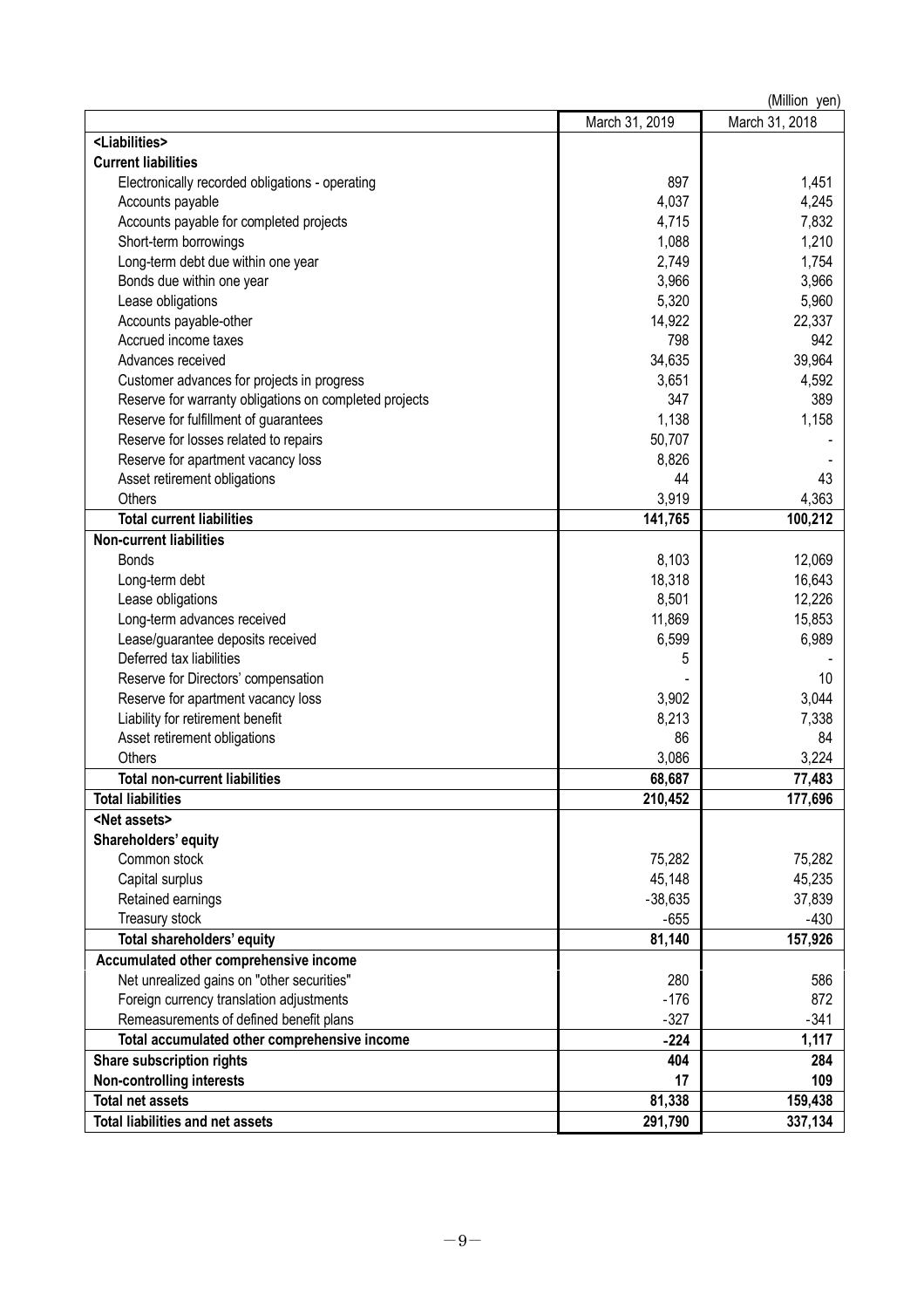# **(2) Consolidated Statements of Operations and Consolidated Statements of Comprehensive Income**

Consolidated Statements of Operations

|                                                     |                       | (Million yen)         |
|-----------------------------------------------------|-----------------------|-----------------------|
|                                                     | FY ended              | FY ended              |
|                                                     | March 31, 2019        | March 31, 2018        |
|                                                     | (Apr. 2018-Mar. 2019) | (Apr. 2017-Mar. 2018) |
| <b>Net sales</b>                                    |                       |                       |
| Sales from Leasing Business                         | 426,388               | 435,537               |
| Sales from Development Business                     | 58,992                | 76,587                |
| Sales from Other Business                           | 19,842                | 18,715                |
| <b>Total net sales</b>                              | 505,223               | 530,840               |
| <b>Cost of sales</b>                                |                       |                       |
| Cost of Leasing Business                            | 363,651               | 359,262               |
| <b>Cost of Development Business</b>                 | 44,597                | 55,201                |
| Cost of Other Business                              | 20,739                | 20,298                |
| <b>Total cost of sales</b>                          | 428,988               | 434,762               |
| <b>Gross profit</b>                                 | 76,235                | 96,077                |
| Selling, general, and administrative expenses       |                       |                       |
| Advertising expenses                                | 3,008                 | 4,235                 |
| Sales commission expense                            | 1,978                 | 2,289                 |
| Transfer to reserve for bad debt                    | 112                   | 51                    |
| Directors' compensation                             | 997                   | 799                   |
| Salary and bonuses                                  | 30,134                | 33,408                |
| Transfer to reserve for Directors' compensation     | $-10$                 | 10                    |
| Retirement benefit cost                             | 1,809                 | 1,844                 |
| Rent expense                                        | 2,727                 | 2,769                 |
| Depreciation and amortization                       | 2,731                 | 2,679                 |
| Taxes and public charges                            | 5,221                 | 4,965                 |
| Other                                               | 20,132                | 20,093                |
| Total selling, general, and administrative expenses | 68,844                | 73,147                |
| <b>Operating profit</b>                             | 7,390                 | 22,930                |
| Non-operating income                                |                       |                       |
| Interest income                                     | 113                   | 109                   |
| Dividend income                                     | 172                   | 162                   |
| Valuation gains of investment securities            | 185                   | 186                   |
| Equity in earnings of affiliated companies          | 148                   |                       |
| Foreign exchange gain                               | 1                     |                       |
| Other                                               | 270                   | 216                   |
| Total non-operating income                          | 891                   | 674                   |
| Non-operating expenses                              |                       |                       |
| Interest expenses                                   | 748                   | 783                   |
| Bond issuance fee                                   | 191                   | 212                   |
| Foreign exchange losses                             |                       | 137                   |
| Equity in losses of affiliated companies            |                       | 0                     |
| Other                                               | 278                   | 115                   |
| <b>Total non-operating expenses</b>                 | 1,218                 | 1,250                 |
| <b>Recurring profit</b>                             | 7,063                 | 22,354                |
|                                                     |                       |                       |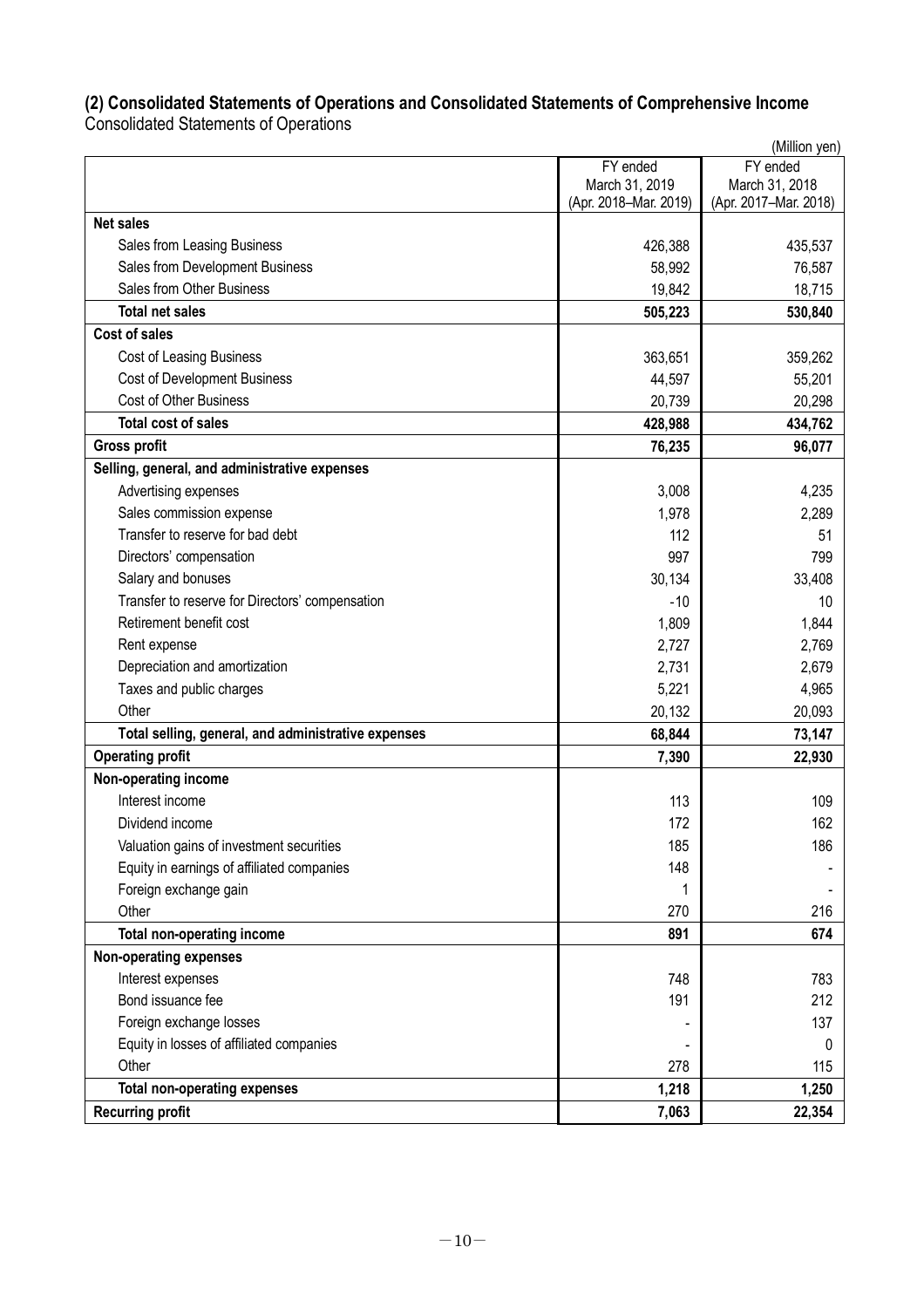|                                                       |                       | (Million yen)         |
|-------------------------------------------------------|-----------------------|-----------------------|
|                                                       | FY ended              | FY ended              |
|                                                       | March 31, 2019        | March 31, 2018        |
|                                                       | (Apr. 2018-Mar. 2019) | (Apr. 2017-Mar. 2018) |
| <b>Extraordinary income</b>                           |                       |                       |
| Gain on sales of property, plant and equipment        | 245                   | 927                   |
| <b>Total extraordinary income</b>                     | 245                   | 927                   |
| <b>Extraordinary losses</b>                           |                       |                       |
| Loss on sale of property, plant and equipment         | 0                     | 27                    |
| Loss on retirement of property, plant and equipment   | 117                   | 112                   |
| Impairment loss                                       | 7,560                 | 7,594                 |
| Provision of reserve for losses related to repairs    | 50,707                |                       |
| Loss related to repairs                               | 4,079                 |                       |
| Provision of reserve for apartment vacancy loss       | 9,684                 |                       |
| Loss on cancellations                                 |                       | 66                    |
| Compensation for damage                               |                       | 330                   |
| <b>Total extraordinary losses</b>                     | 72,148                | 8,131                 |
| Income before taxes and other adjustments             | $-64,840$             | 15,150                |
| $lncome$ taxes $-$ current                            | 756                   | 856                   |
| Income taxes - deferred                               | 3,124                 | $-519$                |
| <b>Total income taxes</b>                             | 3,880                 | 337                   |
| Net income                                            | $-68,720$             | 14,813                |
| Net income attributable to non-controlling interests  | -58                   | -6                    |
| Net income attributable to shareholders of the parent | $-68,662$             | 14,819                |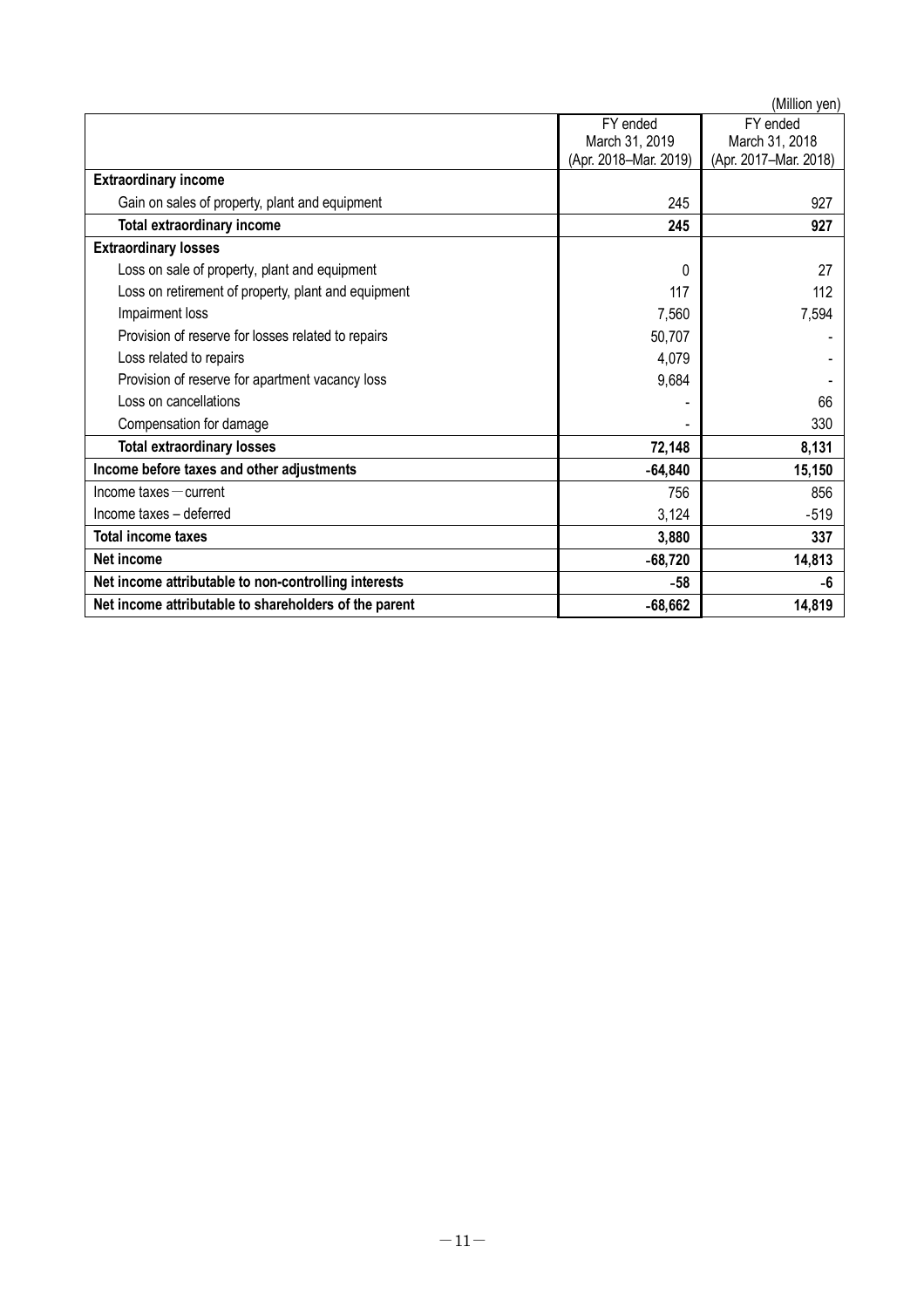# Consolidated Statements of Comprehensive Income

|                                                                 |                       | (Million yen)         |
|-----------------------------------------------------------------|-----------------------|-----------------------|
|                                                                 | FY ended              | FY ended              |
|                                                                 | March 31, 2019        | March 31, 2018        |
|                                                                 | (Apr. 2018-Mar. 2019) | (Apr. 2017-Mar. 2018) |
| Net income                                                      | $-68,720$             | 14,813                |
| Other comprehensive income                                      |                       |                       |
| Net unrealized gains on "other securities"                      | $-306$                | 12                    |
| Foreign currency translation adjustments                        | $-1,045$              | $-1,161$              |
| Remeasurements of defined benefit plans                         | 14                    | 327                   |
| Share of other comprehensive income of associates               | -4                    | 6                     |
| Total other comprehensive income                                | $-1,342$              | $-815$                |
| <b>Comprehensive income</b>                                     | $-70,063$             | 13,997                |
| (Breakdown)                                                     |                       |                       |
| Comprehensive income attributable to shareholders of the parent | $-70,004$             | 14,003                |
| Comprehensive income attributable to non-controlling interests  | -58                   |                       |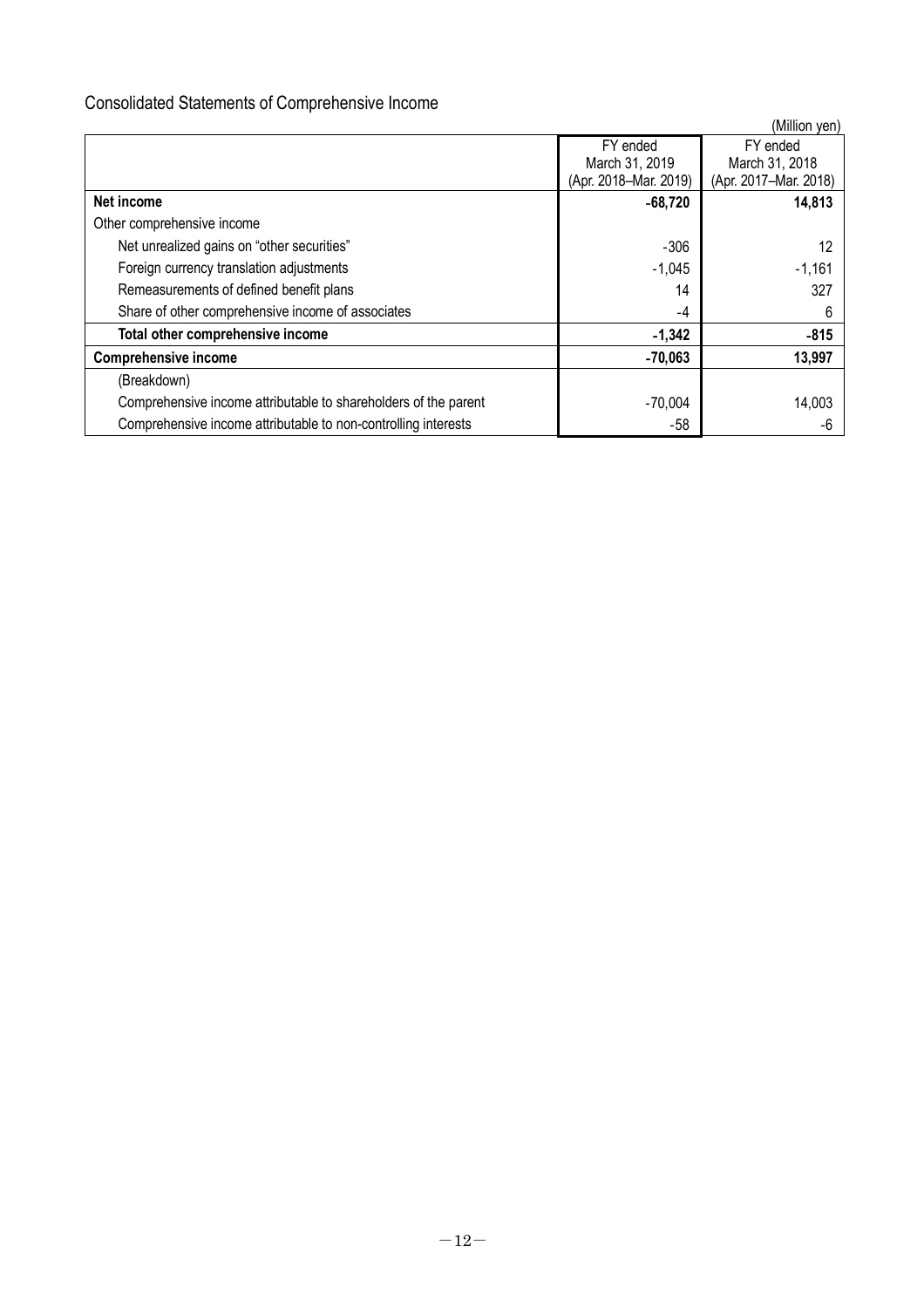# **(3) Consolidated Statements of Changes in Net Assets**

# **Fiscal year ended March 31, 2019 (April 2018–March 2019)**

|                                                                                  |                      |                 |                   |                | (Million yen) |  |
|----------------------------------------------------------------------------------|----------------------|-----------------|-------------------|----------------|---------------|--|
|                                                                                  | Shareholders' equity |                 |                   |                |               |  |
|                                                                                  | Common stock         | Capital surplus | Retained earnings | Treasury stock | Total         |  |
| Balance at the previous<br>year-end                                              | 75,282               | 45,235          | 37,839            | $-430$         | 157,926       |  |
| Change in the fiscal year                                                        |                      |                 |                   |                |               |  |
| Dividend of surplus                                                              |                      |                 | $-3,025$          |                | $-3,025$      |  |
| Net loss attributable to<br>shareholders of parent                               |                      |                 | $-68,662$         |                | $-68,662$     |  |
| Acquisition of treasury<br>stock                                                 |                      |                 |                   | $-5,012$       | $-5,012$      |  |
| Retirement of treasury<br>stock                                                  |                      |                 | $-4,787$          | 4,787          |               |  |
| Change in share of parent<br>from transactions with<br>non-controlling interests |                      | $-86$           |                   |                | $-86$         |  |
| Changes in items other than<br>shareholders' equity (net)                        |                      |                 |                   |                |               |  |
| Total change in the fiscal<br>vear                                               |                      | $-86$           | $-76,474$         | $-225$         | $-76,786$     |  |
| Balance at the current<br>year-end                                               | 75,282               | 45,148          | $-38,635$         | $-655$         | 81,140        |  |

|                                                                                  | Accumulated other comprehensive income           |                                                   |                                               |          | Share                  | Non-                     |                     |
|----------------------------------------------------------------------------------|--------------------------------------------------|---------------------------------------------------|-----------------------------------------------|----------|------------------------|--------------------------|---------------------|
|                                                                                  | Net unrealized<br>gains on "other<br>securities" | Foreign<br>currency<br>translation<br>adjustments | Remeasurements<br>of defined benefit<br>plans | Total    | subscription<br>rights | controlling<br>interests | Total net<br>assets |
| Balance at the previous<br>year-end                                              | 586                                              | 872                                               | $-341$                                        | 1,117    | 284                    | 109                      | 159,438             |
| Change in the fiscal year                                                        |                                                  |                                                   |                                               |          |                        |                          |                     |
| Dividend of surplus                                                              |                                                  |                                                   |                                               |          |                        |                          | $-3,025$            |
| Net loss attributable to<br>shareholders of parent                               |                                                  |                                                   |                                               |          |                        |                          | $-68,662$           |
| Acquisition of treasury<br>stock                                                 |                                                  |                                                   |                                               |          |                        |                          | $-5,012$            |
| Retirement of treasury<br>stock                                                  |                                                  |                                                   |                                               |          |                        |                          |                     |
| Change in share of parent<br>from transactions with<br>non-controlling interests |                                                  |                                                   |                                               |          |                        |                          | $-86$               |
| Changes in items other than<br>shareholders' equity (net)                        | $-306$                                           | $-1,049$                                          | 14                                            | $-1,342$ | 120                    | $-92$                    | $-1,313$            |
| Total change in the fiscal<br>vear                                               | $-306$                                           | $-1,049$                                          | 14                                            | $-1,342$ | 120                    | $-92$                    | $-78,100$           |
| Balance at the current<br>year-end                                               | 280                                              | $-176$                                            | $-327$                                        | $-224$   | 404                    | 17                       | 81,338              |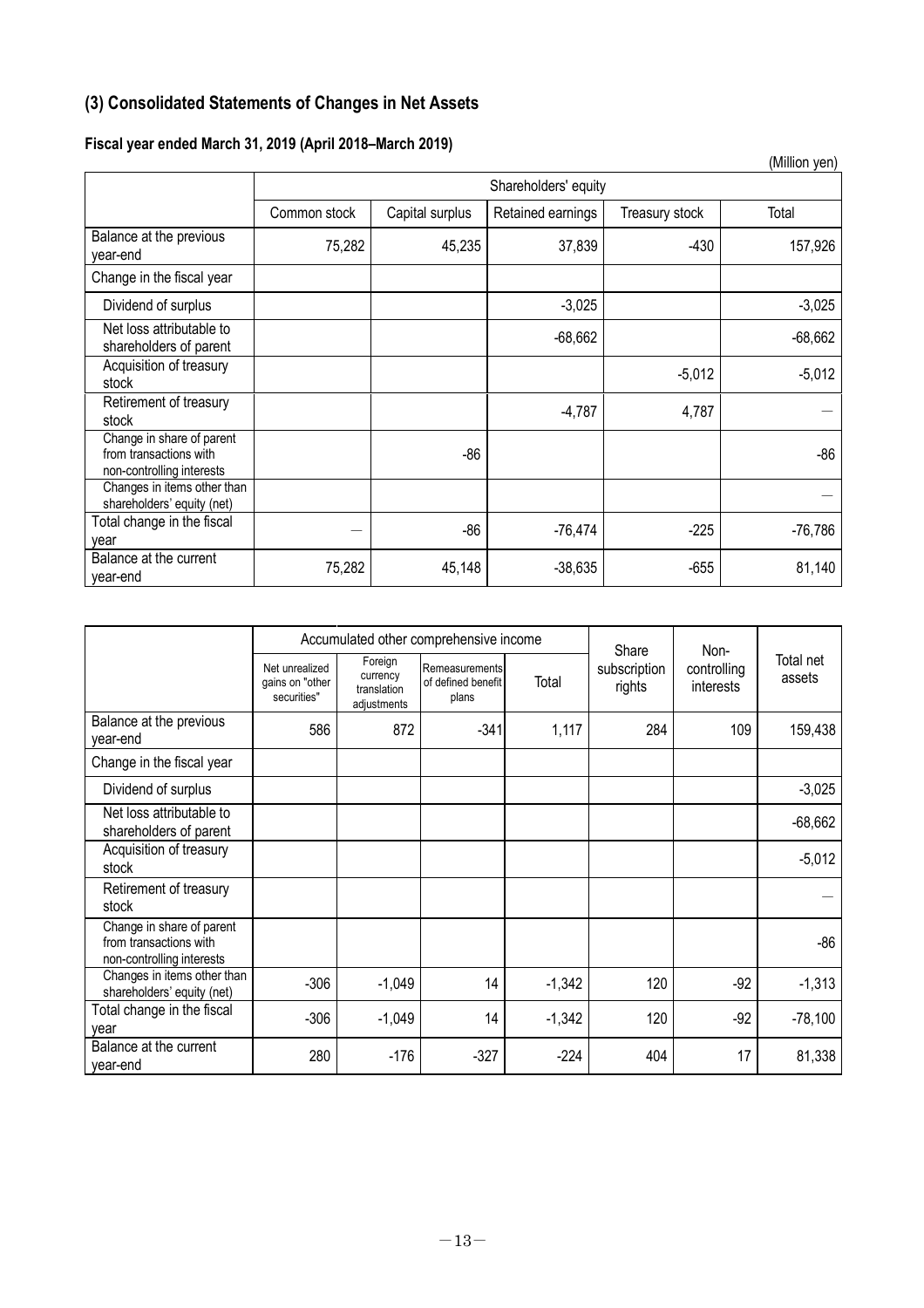# **Fiscal year ended March 31, 2018 (April 2017–March 2018)**

|                                                           |              |                      |                   |                | (Million yen) |  |  |
|-----------------------------------------------------------|--------------|----------------------|-------------------|----------------|---------------|--|--|
|                                                           |              | Shareholders' equity |                   |                |               |  |  |
|                                                           | Common stock | Capital surplus      | Retained earnings | Treasury stock | Total         |  |  |
| Balance at the previous<br>year-end                       | 75,282       | 45,235               | 39,923            | $-3,660$       | 156,779       |  |  |
| Change in the fiscal year                                 |              |                      |                   |                |               |  |  |
| Dividend of surplus                                       |              |                      | $-5,675$          |                | $-5,675$      |  |  |
| Net loss attributable to<br>shareholders of parent        |              |                      | 14,819            |                | 14,819        |  |  |
| Acquisition of treasury<br>stock                          |              |                      |                   | $-8,000$       | $-8,000$      |  |  |
| Disposal of treasury<br>stock                             |              |                      |                   | $\overline{2}$ | 3             |  |  |
| Retirement of treasury<br>stock                           |              | $-1$                 | $-11,227$         | 11,228         |               |  |  |
| Changes in items other than<br>shareholders' equity (net) |              |                      |                   |                |               |  |  |
| Total change in the fiscal<br>year                        |              |                      | $-2,083$          | 3,230          | 1,146         |  |  |
| Balance at the current<br>year-end                        | 75,282       | 45,235               | 37,839            | $-430$         | 157,926       |  |  |

|                                                           |                                                  |                                                   | Accumulated other comprehensive income        |        | Share                  | Non-                     |                     |
|-----------------------------------------------------------|--------------------------------------------------|---------------------------------------------------|-----------------------------------------------|--------|------------------------|--------------------------|---------------------|
|                                                           | Net unrealized<br>gains on "other<br>securities" | Foreign<br>currency<br>translation<br>adjustments | Remeasurements<br>of defined benefit<br>plans | Total  | subscription<br>rights | controlling<br>interests | Total net<br>assets |
| Balance at the previous<br>year-end                       | 574                                              | 2,027                                             | $-668$                                        | 1,933  | 136                    | 20                       | 158,870             |
| Change in the fiscal year                                 |                                                  |                                                   |                                               |        |                        |                          |                     |
| Dividend of surplus                                       |                                                  |                                                   |                                               |        |                        |                          | $-5,675$            |
| Net loss attributable to<br>shareholders of parent        |                                                  |                                                   |                                               |        |                        |                          | 14,819              |
| Acquisition of treasury<br>stock                          |                                                  |                                                   |                                               |        |                        |                          | $-8,000$            |
| Disposal of treasury<br>stock                             |                                                  |                                                   |                                               |        |                        |                          | 3                   |
| Retirement of treasury<br>stock                           |                                                  |                                                   |                                               |        |                        |                          |                     |
| Changes in items other than<br>shareholders' equity (net) | 12                                               | $-1,154$                                          | 327                                           | $-815$ | 147                    | 89                       | -578                |
| Total change in the fiscal<br>vear                        | 12                                               | $-1,154$                                          | 327                                           | $-815$ | 147                    | 89                       | 568                 |
| Balance at the current<br>year-end                        | 586                                              | 872                                               | $-341$                                        | 1,117  | 284                    | 109                      | 159,438             |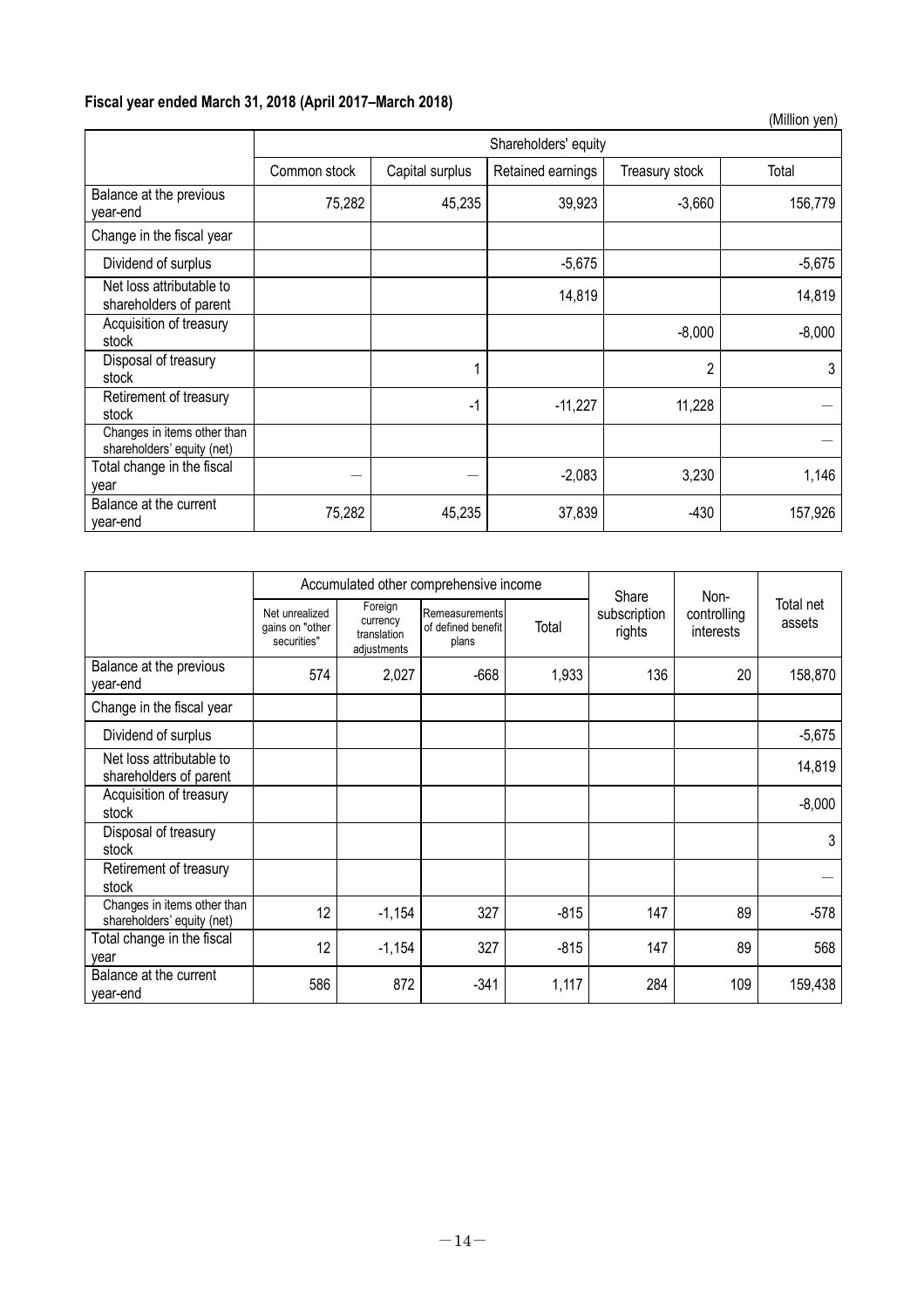# **(4) Consolidated Statements of Cash Flows**

|                                                                   |                       | (Million yen)         |
|-------------------------------------------------------------------|-----------------------|-----------------------|
|                                                                   | FY ended              | FY ended              |
|                                                                   | March 31, 2019        | March 31, 2018        |
|                                                                   | (Apr. 2018-Mar. 2019) | (Apr. 2017-Mar. 2018) |
| Cash flows from operating activities                              |                       |                       |
| Income before taxes and minority interests                        | $-64,840$             | 15,150                |
| Depreciation                                                      | 12,945                | 11,726                |
| Impairment loss                                                   | 7,560                 | 7,594                 |
| Loss related to repairs                                           | 4,079                 |                       |
| Loss on compensation for damage                                   |                       | 330                   |
| Amortization of goodwill                                          | 560                   | 522                   |
| Increase (decrease) in reserve for doubtful accounts              | $-1,105$              | 28                    |
| Increase (decrease) in liability for retirement benefits          | 895                   | $-3,786$              |
| Increase (decrease) in reserve for apartment vacancy loss         | 9,684                 | $-138$                |
| Increase (decrease) in reserve for losses related to repairs      | 50,707                |                       |
| Interest and dividend income                                      | $-285$                | $-271$                |
| Interest expense                                                  | 748                   | 783                   |
| Foreign exchange loss (gain)                                      | $-148$                | 137                   |
| Equity in losses (earnings) of affiliated companies               | $-1$                  | 0                     |
| Loss (gain) from evaluation of investment securities              | $-185$                | $-186$                |
| Loss (gain) on sale of property, plant and equipment              | $-245$                | $-899$                |
| Write-offs of property, plant and equipment                       | 117                   | 112                   |
| Decrease (increase) in accounts receivable                        | 1,310                 | $-252$                |
| Decrease (increase) in real estate for sale in progress           | $-3,058$              | $-960$                |
| Decrease (increase) in work in process                            | $-222$                | 60                    |
| Decrease (increase) in long-term prepaid expenses                 | 571                   | 369                   |
| Increase (decrease) in accounts payable                           | $-8,125$              | $-1,105$              |
| Increase (decrease) in customer advances for projects in progress | $-940$                | $-789$                |
| Increase (decrease) in advances received                          | $-9,311$              | $-823$                |
| Increase (decrease) in guarantee deposits received                | $-372$                | $-159$                |
| Increase (decrease) in accrued consumption taxes                  | $-890$                | 934                   |
| Other                                                             | $-2,612$              | 1,220                 |
| Subtotal                                                          | $-3,166$              | 29,600                |
| Interest and dividends received                                   | 465                   | 355                   |
| Interest paid                                                     | $-749$                | $-714$                |
| Payment related to repairs                                        | $-2,960$              |                       |
| Income taxes paid                                                 | $-800$                | $-1,902$              |
| Net cash provided by operating activities                         | $-7,212$              | 27,338                |
| Cash flows from investing activities                              |                       |                       |
| Purchase of property, plant and equipment                         | $-7,718$              | $-11,218$             |
| Proceeds from sale of property, plant and equipment               | 10,059                | 14,121                |
| Payment for purchase of intangible assets                         | $-1,083$              | $-818$                |
| Payment for purchase of investment securities                     | $-231$                | $-5,966$              |
| Proceeds from sale of investment securities                       | 21                    | 22                    |
| Payment for purchase of shares in subsidiaries                    |                       | $-401$                |
| Payment for loans                                                 | -1                    | -8                    |
| Proceeds from collection of loans                                 | 14                    | 14                    |
| Payment for deposit of fixed deposits                             | $-1,500$              | $-1,500$              |
| Proceeds from withdrawal of fixed deposits                        | 8,126                 | 5,486                 |
| Other                                                             | $-308$                | $-2,068$              |
| Net cash provided by (used in) investing activities               | 7,379                 | $-2,336$              |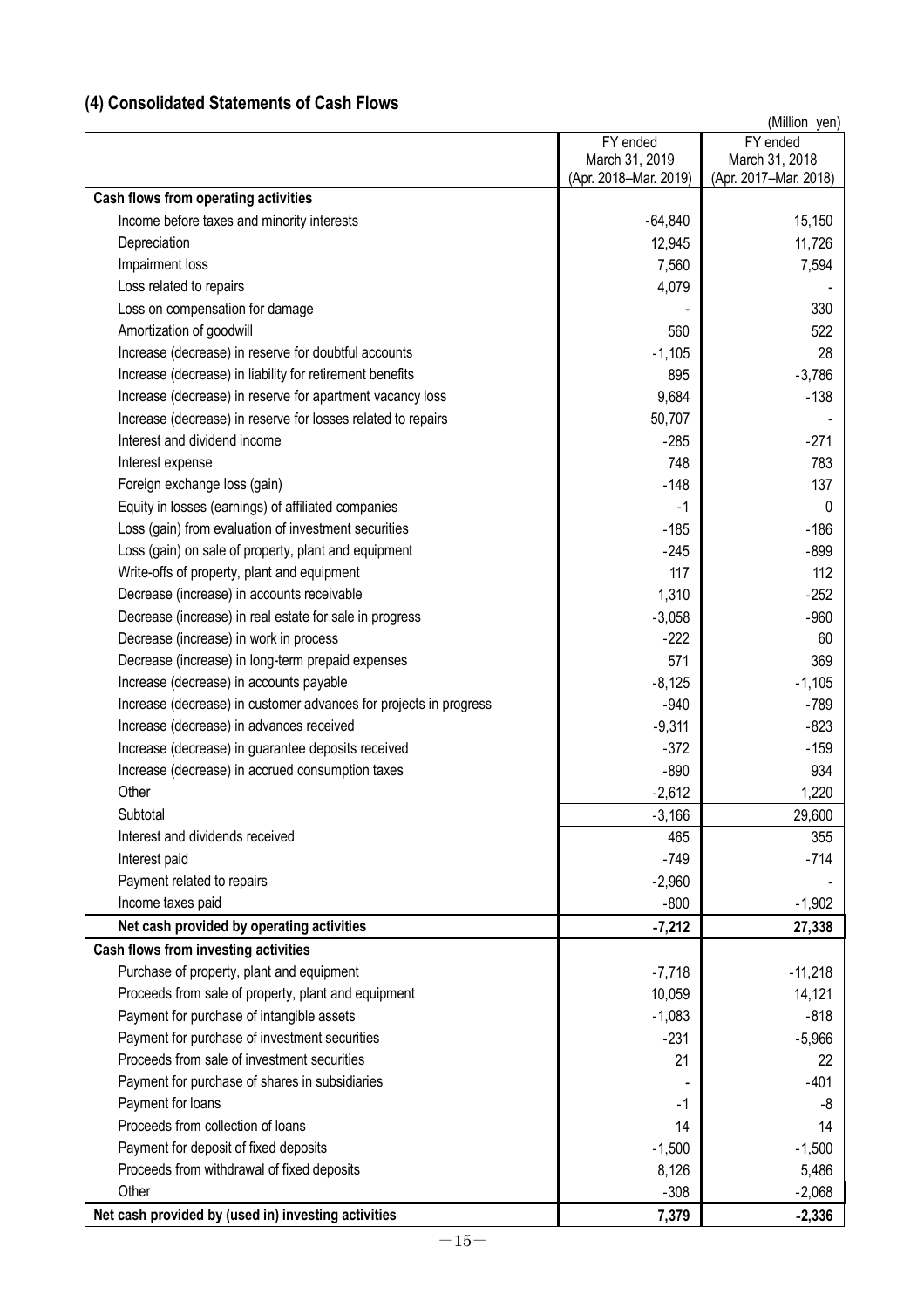|                                                                                         |                       | (Million yen)         |
|-----------------------------------------------------------------------------------------|-----------------------|-----------------------|
|                                                                                         | FY ended              | FY ended              |
|                                                                                         | March 31, 2019        | March 31, 2018        |
|                                                                                         | (Apr. 2018-Mar. 2019) | (Apr. 2017-Mar. 2018) |
| Cash flows from financing activities                                                    |                       |                       |
| Proceeds from short-term debt                                                           | 1,070                 | 2,455                 |
| Repayment of short-term debt                                                            | -50                   | $-1,250$              |
| Proceeds from long-term debt                                                            | 3,960                 | 4,303                 |
| Repayment of long-term debt                                                             | $-2,397$              | $-1,268$              |
| Repayment of finance lease obligations                                                  | $-5,640$              | $-4,953$              |
| Payment for redemption of bonds                                                         | $-3,966$              | $-3,966$              |
| Payment for purchase of treasury stock                                                  | $-5,012$              | $-8,000$              |
| Purchase of shares of subsidiaries not resulting in change in scope of<br>consolidation | $-112$                |                       |
| Payment of dividends to non-controlling interests                                       | -8                    | -3                    |
| Proceeds from exercise of stock options                                                 |                       |                       |
| Payment of dividends                                                                    | $-3,025$              | $-5,675$              |
| Net cash provided by (used in) financing activities                                     | $-15,181$             | $-18,354$             |
| Effect of exchange rate changes on cash and cash equivalents                            | $-213$                | -166                  |
| Net increase (decrease) in cash and cash equivalents                                    | $-15,227$             | 6,480                 |
| Cash and cash equivalents at beginning of period                                        | 98,246                | 91,766                |
| Cash and cash equivalents at end of period                                              | 83,019                | 98,246                |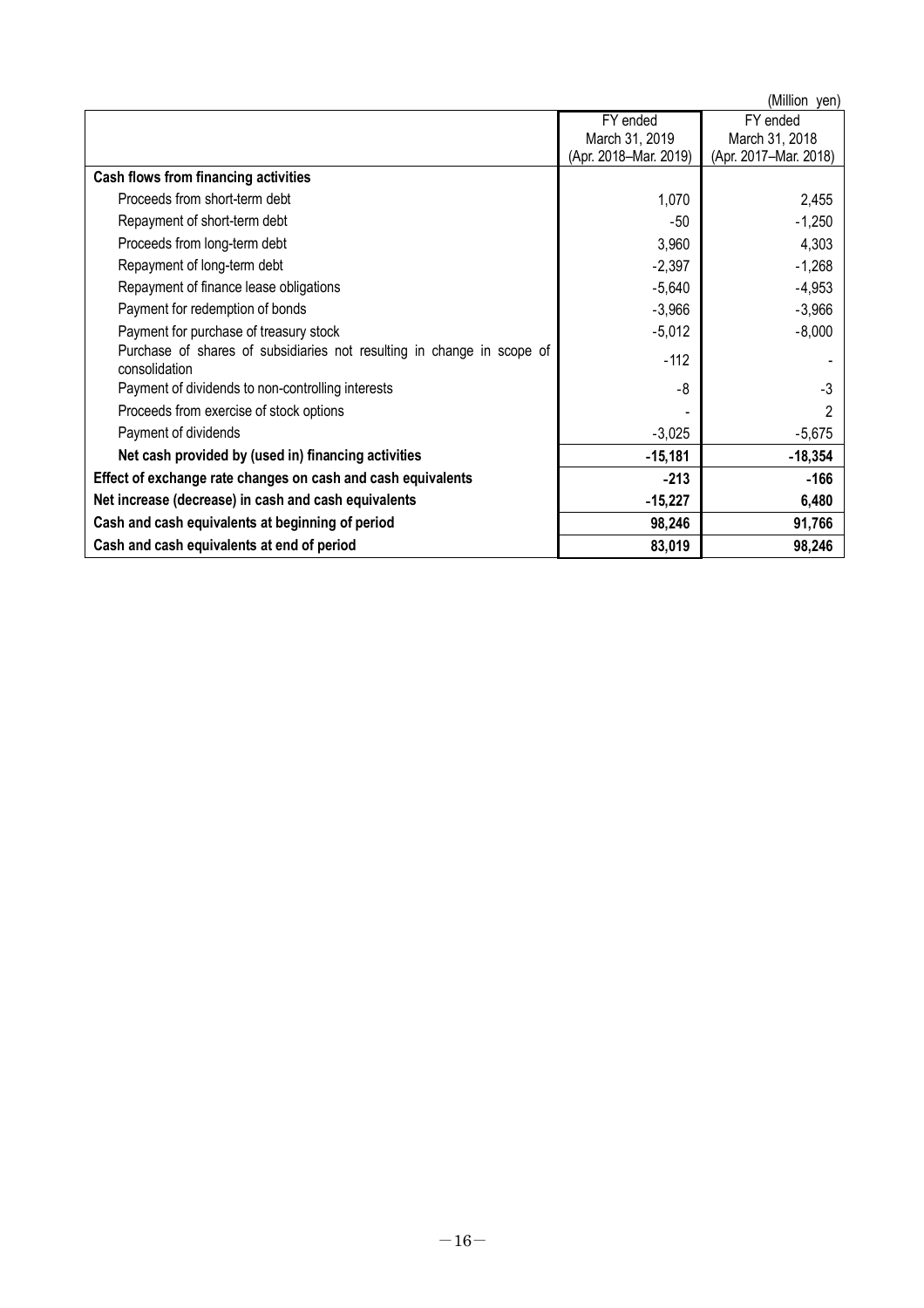# **(5) Notes Regarding Consolidated Financial Statements**

### **(Notes regarding the premise of the Company as a going concern)**

There are no relevant items.

### **(Application of "Partial Amendments to 'Accounting Standard for Tax Effect Accounting', etc.")**

The Company has applied "Partial Amendments to 'Accounting Standard for Tax Effect Accounting', etc." (ASBJ Statement No. 28, February 16, 2018) as of the beginning of the subject fiscal year. Deferred tax assets are recorded under "Investments and other assets" and deferred tax liabilities are recorded under "Non-current liabilities."

As a result, for the previous fiscal year, deferred tax assets under "Current assets" decreased 8,494 million yen, and deferred tax assets under "Investments and other assets" increased 8,494 million yen.

Also, total assets decreased 122 million yen since a portion of deferred tax assets and deferred tax liabilities have been offset.

# **(Additional information)**

### **(Matters relating to the settlement date of consolidated subsidiaries)**

The former settlement date of Morizou Co., Ltd. was the end of February, and the financial statements as of the said settlement date has been used, with adjustments made regarding important transactions which took place between the end of February and the consolidated settlement date. However, the settlement date has been changed to March 31 as of the subject first quarter.

Due to this change, the 13 months between March 1, 2018 and March 31, 2019 has been consolidated and adjusted through the consolidated statements of operations for the subject consolidated period.

### **(Reserve for loss related to repairs)**

An amount of loss estimated based on ratio of defects, etc. is recorded to prepare for the occurrence of repairs related to construction defects of properties (apartments) constructed by the Company.

### **(Reserve for apartment vacancy loss)**

Previously, to prepare for the risk of vacancies of apartments managed under master lease agreements, an estimated loss based on current rental income and expected future occupancy rates for each apartment was recorded in cost of sales in the Leasing Business. In the subject fiscal year, a decrease in occupancy rates followed by a large amount of loss is expected from suspending tenant recruitment due to the problem of construction defects. This loss is transient and large, and will not occur in ordinary business activities, and therefore has been recorded in extraordinary losses as a provision to the reserve for apartment vacancy loss.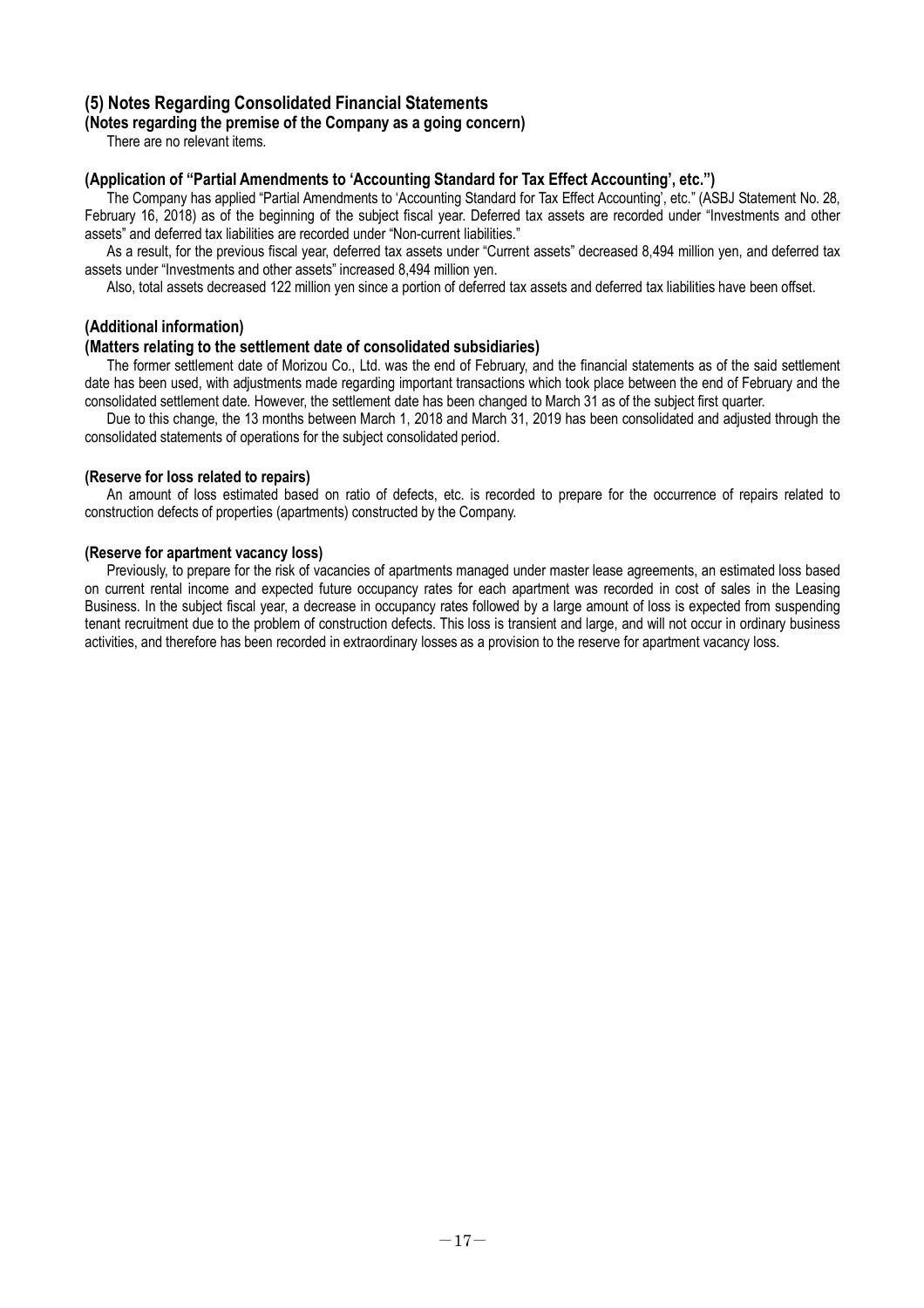# (Segment Information)

### (1) Overview of Reportable Segments

The Company's reportable segments are the components for which separate financial information is available, and whose operating results are reviewed regularly by the board of directors in order to determine allocation of resources and assess segment performance.

There are four reportable segments: the Leasing Business, Development Business, Elderly Care Business, and Hotels, Resort & Other Businesses. The Leasing Business operations comprise the leasing and management of apartment buildings and other properties, internet service, rent obligation guarantee, company residence agency business, solar power generation business, small-amount short-term insurance business, real estate brokerage business, and management of serviced apartments and offices. The Development Business operations comprise the construction subcontracting of apartments, detached houses and development of condominiums and others. The Elderly Care Business operates elderly care facilities. The Hotels, Resort and Other Business operates hotels and resort facilities etc.

(2) Calculation Method for Sales, Profits and Losses, Assets, and other Items by Reportable Segment

The accounting methods for reportable segments are in accordance to accounting policies adopted in the preparation of consolidated financial statements. The reportable segment profits (losses) represent operating profits (losses). Inter-segment sales and transfers are based on prevailing market prices.

(Million yen)

### **Fiscal Year ended March 31, 2019 (April 1, 2018 through March 31, 2019)**

|                                                                        |                            |                                | Reportable Segment                     |                                               |                  |                         | . <b>. .</b> <i>.</i><br>Consolidated<br>Total<br>(Note 2) |
|------------------------------------------------------------------------|----------------------------|--------------------------------|----------------------------------------|-----------------------------------------------|------------------|-------------------------|------------------------------------------------------------|
|                                                                        | Leasing<br><b>Business</b> | Development<br><b>Business</b> | <b>Elderly Care</b><br><b>Business</b> | Hotels, Resort,<br>& Other<br><b>Business</b> | Segment<br>Total | Adjustments<br>(Note 1) |                                                            |
| Net sales                                                              |                            |                                |                                        |                                               |                  |                         |                                                            |
| Sales to customers                                                     | 426,388                    | 58,992                         | 13,922                                 | 5,919                                         | 505,223          |                         | 505,223                                                    |
| Inter-segment sales and<br>transfers                                   | 226                        |                                |                                        | 3,632                                         | 3,859            | $-3,859$                |                                                            |
| Total                                                                  | 426,615                    | 58,993                         | 13,922                                 | 9,551                                         | 509,083          | $-3,859$                | 505,223                                                    |
| Segment earnings (or loss)                                             | 14,987                     | $-995$                         | $-846$                                 | $-1,346$                                      | 11,798           | $-4,407$                | 7,390                                                      |
| Segment assets                                                         | 96,770                     | 25,854                         | 3,587                                  | 55,274                                        | 181,487          | 110,303                 | 291,790                                                    |
| Other items                                                            |                            |                                |                                        |                                               |                  |                         |                                                            |
| Depreciation                                                           | 8,940                      | 219                            | 104                                    | 1,480                                         | 10,745           | 2,200                   | 12,945                                                     |
| Increase in property, plant<br>and equipment, and<br>intangible assets | 7,068                      | 154                            | 40                                     | 1,614                                         | 8,878            | 909                     | 9,788                                                      |

#### **Fiscal Year ended March 31, 2018 (April 1, 2017 through March 31, 2018)**

| (Million yen)                                                          |                            |                                |                                        |                                               |                  |                         |                                   |
|------------------------------------------------------------------------|----------------------------|--------------------------------|----------------------------------------|-----------------------------------------------|------------------|-------------------------|-----------------------------------|
|                                                                        |                            |                                | Reportable Segment                     |                                               |                  |                         | Consolidated<br>Total<br>(Note 3) |
|                                                                        | Leasing<br><b>Business</b> | Development<br><b>Business</b> | <b>Elderly Care</b><br><b>Business</b> | Hotels, Resort,<br>& Other<br><b>Business</b> | Segment<br>Total | Adjustments<br>(Note 2) |                                   |
| Net sales                                                              |                            |                                |                                        |                                               |                  |                         |                                   |
| Sales to customers                                                     | 435,537                    | 76,587                         | 12,807                                 | 5,908                                         | 530,840          |                         | 530,840                           |
| Inter-segment sales and<br>transfers                                   | 131                        | 65                             |                                        | 3,541                                         | 3,738            | $-3,738$                |                                   |
| Total                                                                  | 435,669                    | 76,652                         | 12,807                                 | 9,449                                         | 534,578          | $-3,738$                | 530,840                           |
| Segment earnings (or loss)                                             | 26,062                     | 3,663                          | $-1,596$                               | $-846$                                        | 27,283           | $-4,353$                | 22,930                            |
| Segment assets                                                         | 112,393                    | 19,572                         | 3,553                                  | 56,808                                        | 192,327          | 144,807                 | 337,134                           |
| Other items                                                            |                            |                                |                                        |                                               |                  |                         |                                   |
| Depreciation                                                           | 7,946                      | 195                            | 106                                    | 1,278                                         | 9,526            | 2,199                   | 11,726                            |
| Increase in property, plant<br>and equipment, and<br>intangible assets | 14,207                     | 117                            | 93                                     | 5,369                                         | 19,787           | 637                     | 20,424                            |